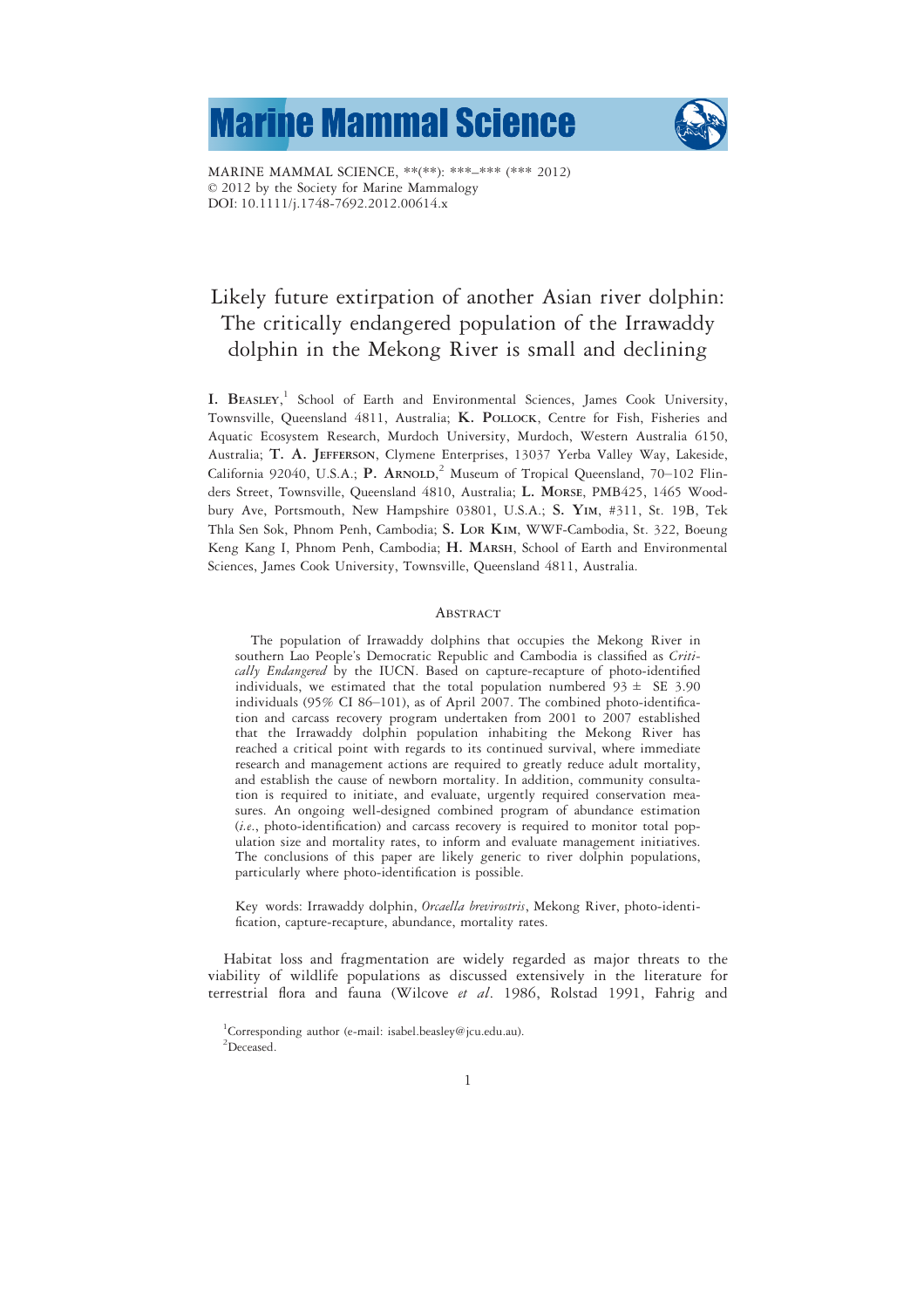Merriam 1994, Wiens 1995) and some fish populations (Scheerer 2002). Habitat or landscape connectivity is the degree to which the landscape facilitates or impedes movement among resource patches (Taylor et al. 1993) and depends not only on specific landscape characteristics, but also on the species-specific movement capacity and behavior (Ferreras 2001, Bennet 2003). Fragmentation of river dolphin metapopulations by dams and irrigation barrages has been discussed for the Indus River dolphin, Platanista gangetica minor (Reeves et al. 1991, Smith et al. 2002, Braulik 2006), and briefly for the baiji, Lipotes vexillifer (Wu et al. 2003); although with current anthropogenic pressures, all river dolphin populations are likely experiencing a combination of landscape-specific and species-specific fragmentation.

In addition to a loss of connectivity for many river dolphin populations, their close proximity to communities in developing countries accentuates the difficulties of conservation. Challenges are often accentuated because community land rights are generally insecure, and/or uncertain, with a lack of tenure in many areas. Uncertain land tenure, in combination with increasing human population growth, catalyzes the "tragedy of the commons," where resources are often overexploited as people act in their own self-interest, regardless of long-term gain from conservation strategies (Hardin 1968, Kay 1997). Weak and ineffective governance and corruption are also major considerations in developing countries, which further accentuate the difficulty of conservation (Kaufmann 1997, Davis 2004, Ferraro 2005, Katzner 2005). In many parts of Asia, traditional subsistence fisheries are extensive, as are commercial fisheries in some areas. As a result of fisheries interactions, accidental bycatch in gill nets remains one of the most significant anthropogenic threats facing river dolphin populations, and other cetacean and marine megafauna worldwide (Lewison et al. 2004, Northridge and Hofman 1999, Read et al. 2006).

All Asian river dolphin populations are listed as either Endangered or Critically Endangered by the IUCN, apart from the baiji, which was recently listed as possibly extinct (Turvey et al. 2007, Smith et al. 2008). Asian river dolphin populations are primarily threatened by continuing anthropogenic threats and direct competition with humans for freshwater resources (Smith et al. 2007), with habitat loss and degradation being major factors of concern.

The Irrawaddy dolphin, Orcaella brevirostris, is found in coastal, lacustrine and riverine waters throughout Asia (Stacey and Arnold 1999). Freshwater Irrawaddy dolphins are found in three major river systems (Mahakam, Ayeyarwady, and Mekong Rivers) and two inland lakes (Songkhla and Chilka Lakes). All these populations, apart from Chilka Lake (which has not yet been formally assessed), have been listed as Critically Endangered by the IUCN (Kreb and Smith 2000; Smith 2004; Smith and Beasley 2004a, b). As a result of numerous anthropogenic threats facing all freshwater Irrawaddy dolphin populations, a comprehensive understanding of their population dynamics is required for effective long-term monitoring, and evaluation of implemented management strategies. Although research programs are currently being undertaken on all these populations, except Songkhla Lake, as a result of often-limited funds available for endangered species conservation, dedicated monitoring programs need to ensure that sampling methodology and effort are appropriate to achieve robust estimates of abundance, given regional limitations.

One of the most extensively studied river dolphin populations in Asia is the Irrawaddy dolphin population that inhabits the lower Mekong River (hereafter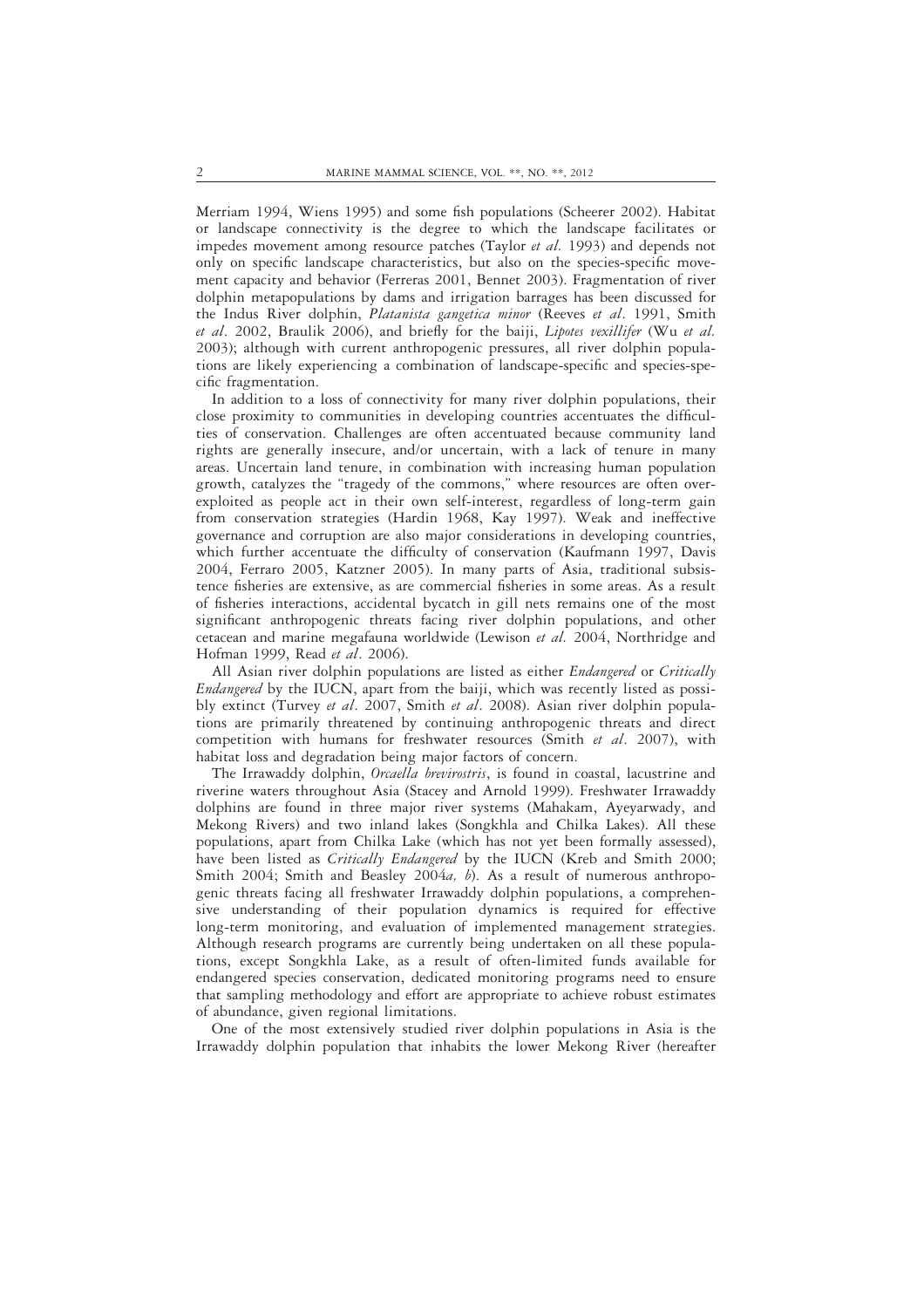Mekong dolphin population) of southern Lao People's Democratic Republic (hereafter Laos), Cambodia and Vietnam (Fig. 1). Attempts to conserve this population are an example of the challenge of conserving endangered species in complex economic, political and social situations (Beasley et al. 2009).

The Mekong dolphin population occurred historically throughout the lower Mekong River from Khone Falls (5 km north of the Laos/Cambodian border) south to the Vietnamese Delta (Mouhot 1966; Lloze 1973; Baird and Mounsouphon 1994, 1997; Tana 1995; Perrin et al. 1996; Baird and Beasley 2005; Beasley 2007). During the dry season (January–June), dolphins were reported to



Figure 1. The study area in the lower Mekong River from the Laos/Cambodian border, south to the Vietnamese Delta. The highlighted river section (shaded boxes) is the Kratie to Khone Falls River section, which is the dolphins' primary habitat during the dry season.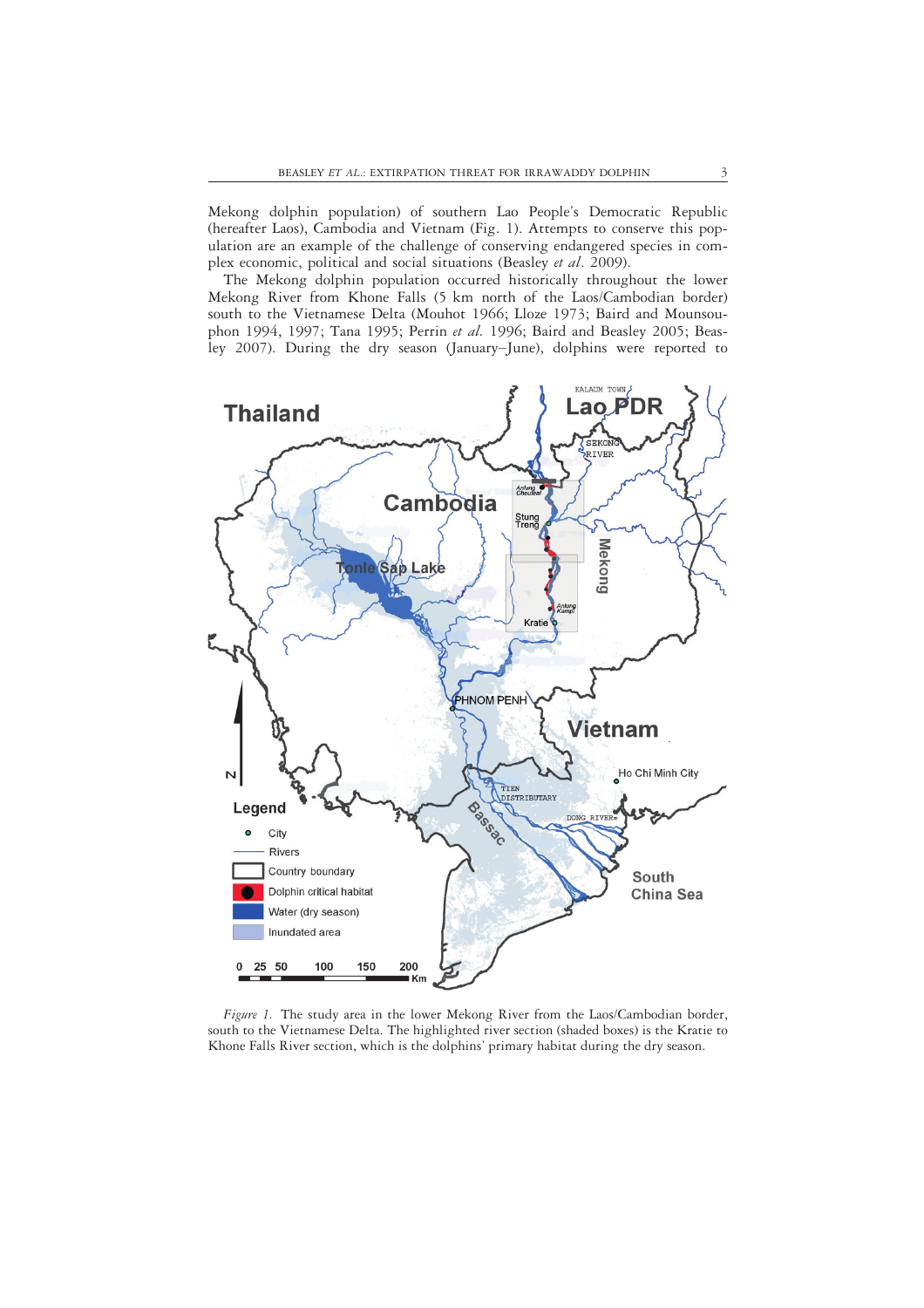primarily inhabit deep water pools north of Kratie to the Laos/Cambodian border, and occasionally some deep water areas in Tonle Sap Great Lake (Beasley 2007); however, large numbers of dolphins apparently moved downstream into Tonle Sap Great Lake at the start of the wet season (July–December) following large-scale fish migrations. Dolphins were, and continue to be, revered by Cambodian and Laoation villagers, where causing harm to a dolphin is considered bad luck as a result of folklores stating that dolphins were reincarnated from humans (Beasley et al. 2009).

Dolphins were found throughout the Mekong River prior to the Vietnamese War (1955–1975). By the late 1990s, a number of direct threats had apparently caused a significant decline in the Mekong dolphin population. Based on interviews with local fishers, Tana (1995), reported that during the Vietnamese War dolphins were often bombed directly, and indirectly, during air raids which occurred over southern Laos, and during the Pol Pot Regime numerous dolphins in Tonle Sap Great Lake were killed for their oil to be used as fuel for motorbikes and lamp oils. Additional interviews conducted by Beasley (2007) recorded that dolphins were also apparently shot for target practice by Vietnamese soldiers after the Pol Pot Regime, with Cambodian villagers reporting regular sightings of groups of dead dolphins floating downstream. After the Vietnamese withdrew from Cambodia in 1989, the Cham (Muslim) immigrants (who do not revere dolphins) were reported to have caught dolphins directly and indirectly using seine sets (often in the river stretch between Kratie and Phnom Penh) for food, oil in lamps, and medicine (Beasley 2007). As dolphin numbers declined and human fishing activity south of Kratie and within Tonle Sap Great Lake intensified after the Vietnamese War, dolphins reportedly became increasingly restricted to the Kratie to Khone Falls (Phakmitt Falls) River section, with the distances between subpopulations in this section becoming greater as dolphin numbers decreased. It is therefore virtually certain that the Mekong dolphin population is now significantly reduced compared to its pre-Vietnamese War population size.

Prior to 2000, only one Mekong dolphin population estimate of 200 individuals existed based on direct counts conducted in 1997, where 40 individuals were observed in the section of river from Kratie to Khone Falls (Baird and Beasley 2005). Beasley (2007) implemented a Mekong dolphin research and conservation program along the entire lower Mekong River (southern Laos, Cambodian and Vietnam) from 2001 to 2007. This research contributed to the Mekong dolphin subpopulation being listed as *Critically Endangered* by the IUCN in 2004 (Smith and Beasley  $2004a$ ). For this listing, known threats to the population were accidental entanglement in gill net fisheries, accidental death when fishers used illegal electric and dynamite fishing techniques, and pollutants from agriculture and gold-mining operations. There was therefore an urgent requirement to: (1) estimate abundance of the Mekong population and (2) investigate mortality rates and causes, to monitor population trends in order to quantify the risk of these known threats to the population.

In this paper we report on the absolute abundance of Irrawaddy dolphins in the Mekong River using photo-identification of individual dolphins (extrapolating capture-recapture estimates to total population size based on incorporation of "mark rate"), discuss mortality rates and causes, provide recommendations for future population monitoring and conservation strategies, and highlight the critical conservation situation now facing the Mekong dolphin population.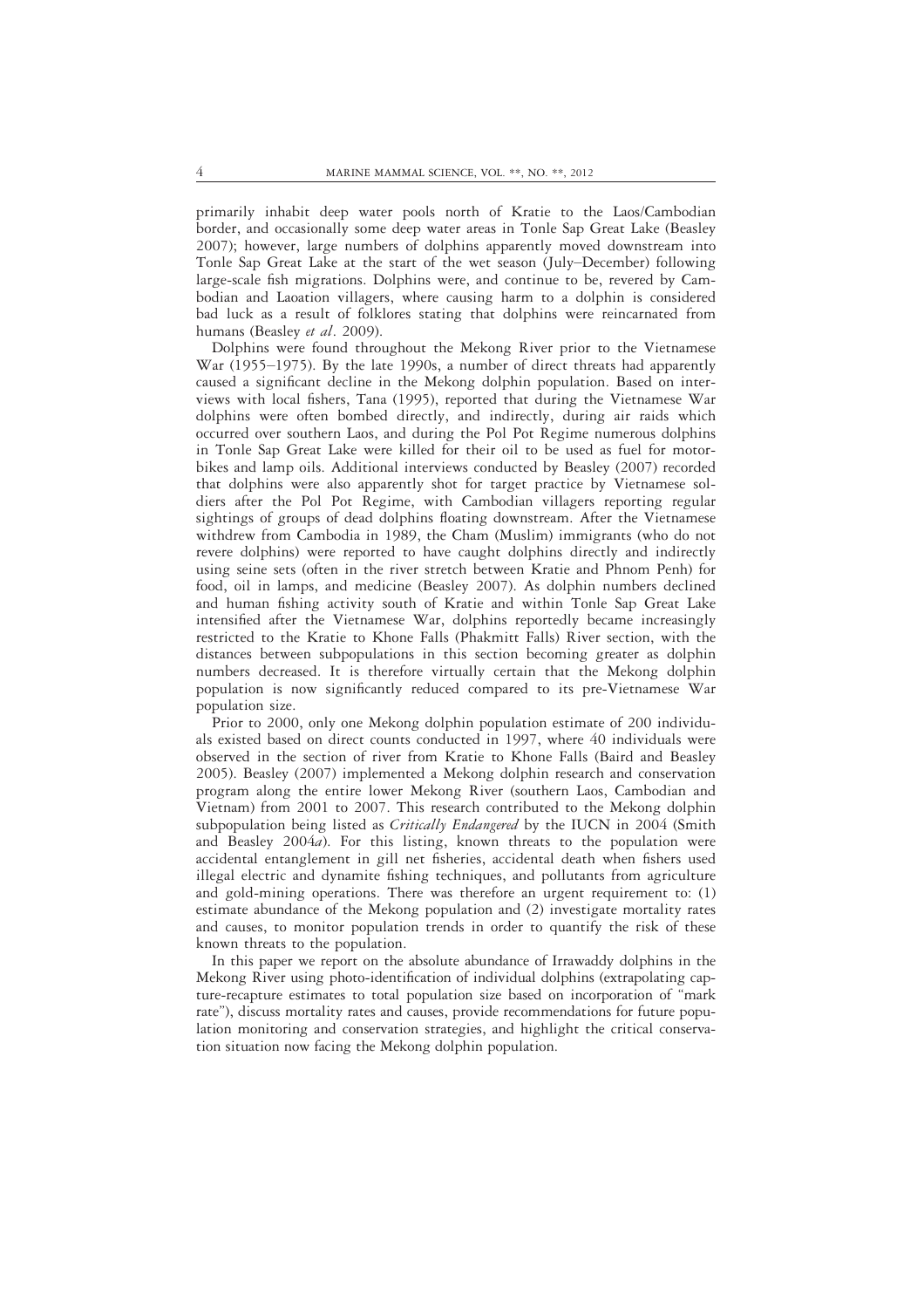#### **METHODS**

## Study Area

Extensive boat and interview surveys were undertaken along the lower Mekong River from Khone Falls (5 km north of the Laos/Cambodian border) south to the Vietnamese Delta (including Tonle Sap Great Lake) from 2001 to 2005 and 2007 (no surveys were conducted during 2006) to investigate present-day distribution and abundance of Irrawaddy dolphins along the lower Mekong River (Fig. 1). During vessel surveys, dolphins were only sighted along the 190 km river segment from Kratie Township (Cambodia; ca. 750 km upstream from the Mekong Delta) north to Khone Falls (Baird and Beasley 2005, Beasley 2007, Beasley et al. 2009) (Fig. 2). Based on ranging patterns obtained from photoidentification resightings over six years, dolphins appear restricted to three main subpopulations within this river section: Kampi/Koh Pidau, Stung Treng, and Cheuteal (Fig. 2), with little, to no movement between these subpopulations, at least during the dry season. Individuals from Cheuteal and Stung Treng have never been photo-identified outside their respective areas, whereas there is some movement of individuals between the Kampi and Koh Pidau areas, particularly during the wet season. These areas and ranging patterns are described in more detail in Beasley (2007).

# Photo-identification Methodology

Dorsal fins were targeted for photo-identification, which was undertaken in all months from January to June (dry season) during 2001–2004 but was limited to April in 2005, and April–May in 2007 for financial and logistical reasons. Some wet season surveys were also conducted from 2001 to 2005, however as a result of the difficulty in locating dolphin groups due to increased water levels, these data are excluded from further analysis in this paper. From January 2001 to December 2003, print photographs were taken using a Canon EOS 3 with a 200 mm ( $f/2.8$ ) lens and converter ( $2 \times$ ). In all subsequent years ( $2004$ ,  $2005$ , and 2007), photographs were taken using a Canon EOS 10D digital camera, with a 300 mm ( $f/2.8$ ) lens and converter (2×). With the 1.6× digital camera conversion, this arrangement resulted in an effective focal length of 960 mm, which improved image quality substantially.

The dolphins' shy and erratic surfacing behavior and the turbidity of the river made photography difficult and time-consuming, particularly in the upper reaches of the Cambodian Mekong River (i.e., Stung Treng). We worked to ensure that photographic effort was similar throughout the entire study area, and attempted to photograph every individual within each group, irrespective of whether dolphins appeared to have distinctive dorsal fin markings (Beasley 2007). As a result of the difficulty of photo-identifying Mekong dolphins, only one side of a recognizable dorsal fin was required for an individual to be positively photo-identified.

All photo-identification images were examined and graded according to: (1) image quality (poor, good, and excellent) and (2) presence/absence of identifiable features (unrecognizable, subtle markings, and recognizable). Unusable images were graded as "poor" and usable images (good lighting; dorsal fin in focus, completely visible and perpendicular to the image) were graded as "good" or "excellent." Only individuals with unambiguous, permanent marks (see Slooten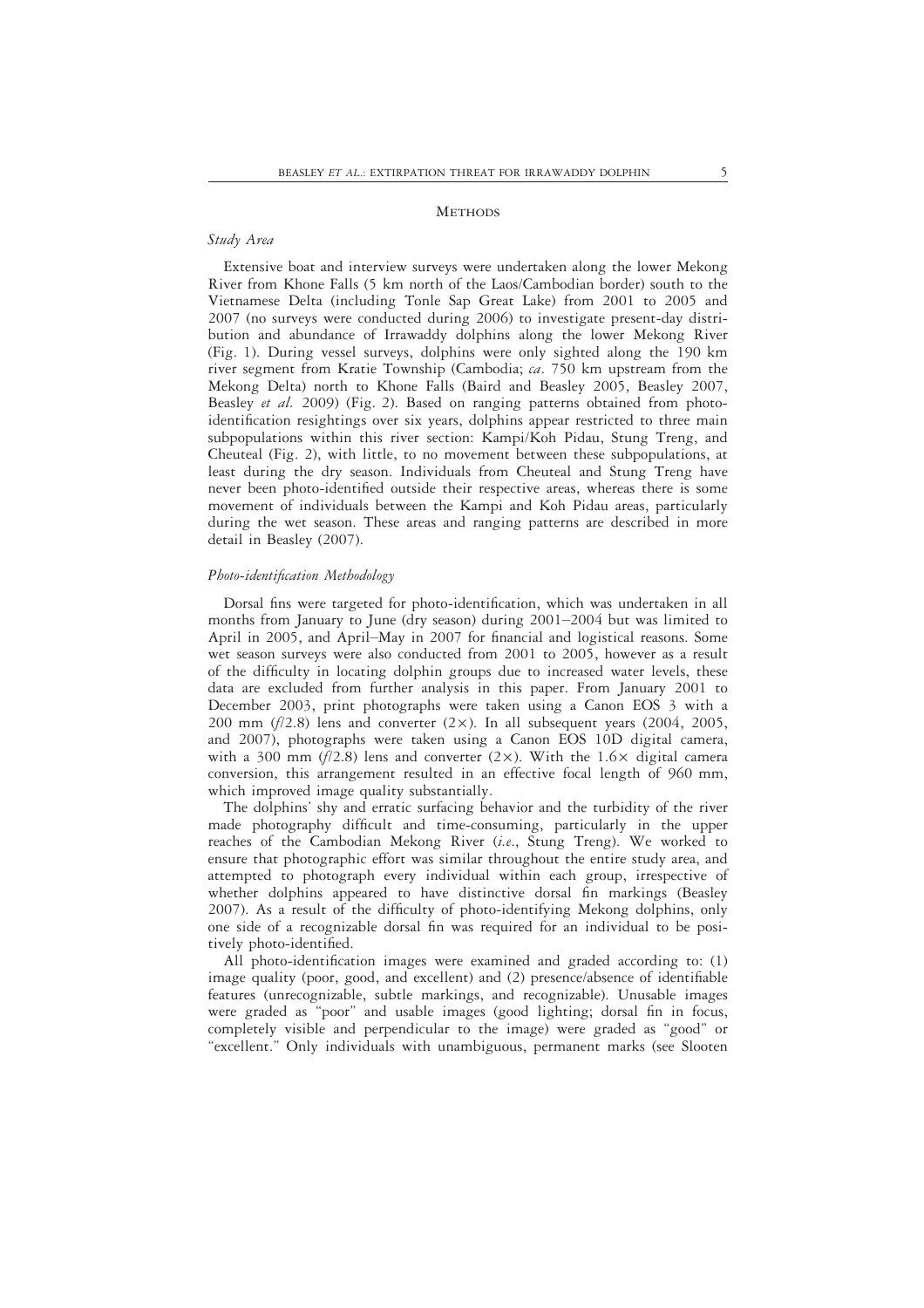

Figure 2. Map of the lower (left) and upper (right) Cambodian Mekong River from Kratie to Khone Falls. Major deep pools are designated by black and the red dots represent dolphin groups that were sighted. This map follows the format of Ryan et al. (2011) so a visual comparison of sighting locations between years can be made (i.e., 2003-2007 and 2007–2010). Inset: Lower Mekong Basin.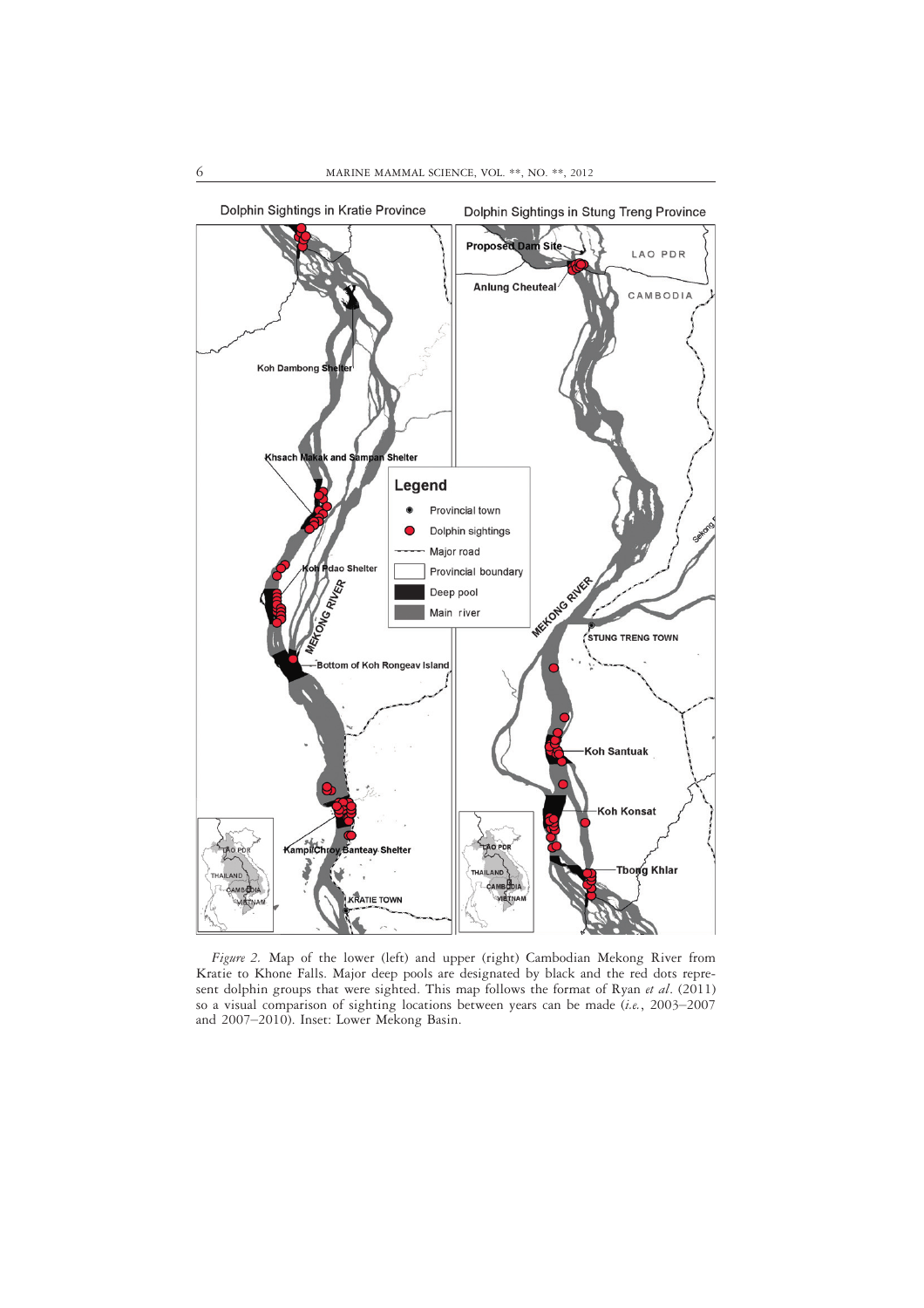et al. 1992) were categorized as "recognizable" in subsequent reexamination of the good or excellent images.

#### Capture-Recapture Assumptions

Throughout the study, bias was minimized through relevant photo-identification techniques, in order to address all model assumptions. Table 1 summarized our assessment of the robustness of the various capture-recapture assumptions in the context of our study.

#### Data Selection

Based on extensive boat and interview surveys throughout the entire lower Mekong River, one of our major assumptions is that the Mekong dolphin population is closed to immigration and emigration (but not to births and deaths) during the dry season (minimal movements south of Kratie have been reported to occur occasionally in the wet season: see Beasley 2007). Data excluded from the capture-recapture analysis were: (1) wet season sightings; (2) two individuals identified and recorded as calves from Cheuteal Pool, where the probability of capture was not independent from that of their mothers' (Wells and Scott 1990, Wilson *et al.* 1999); and (3) all photographs taken from 2001 to 2003 as a result of reduced quality and number of images obtained from film, when compared with digital technology. Only good and excellent quality photographs of recognizable individuals were included in the capture-recapture analysis.

To estimate the number of recognizable individuals in the population, robust capture-recapture models were analyzed using the program MARK 5.1 (White 2004). The robust design was considered most appropriate for this study as it used a combination of closed (within dry seasons) and open (between years) models. In addition to estimating abundance, a robust design allows estimation of survival, temporary emigration, and recruitment (Kendall et al. 1997, Kendall 2010). Survival estimation using the robust design is relatively insensitive to heterogeneity (Pollock 1982, Pollock et al. 1990, Kendall 2010).

## Estimating Total Population Size

For analysis using the robust design, the annual sampling periods (2004, 2005, and 2007) were the primary sampling periods. The secondary sampling periods were January–March, April–May, and June–July (2004); 4–11 April and 17–23 April (2005); and 5–21 April and 23 April–2 May (2007). A robust design was analyzed using the 2004–2007 photo-identification data, where Stung Treng was separated from all other areas based on significantly reduced capture probabilities from that region. The small number of individuals inhabiting Cheuteal Pool/ Veun Nyang (hereafter Cheuteal Pool) on the Laos/Cambodian border (<10 individuals) made it inappropriate to use mark-recapture methodology to obtain a separate population estimate for the Cheuteal Pool subpopulation.

Robust Design—with Stung Treng separated from other areas—For unknown reasons, the dolphins in the Stung Treng river section were extremely difficult to approach and follow to obtain photo-identification images. To account for lower capture probabilities from individuals inhabiting the Stung Treng region, we used a robust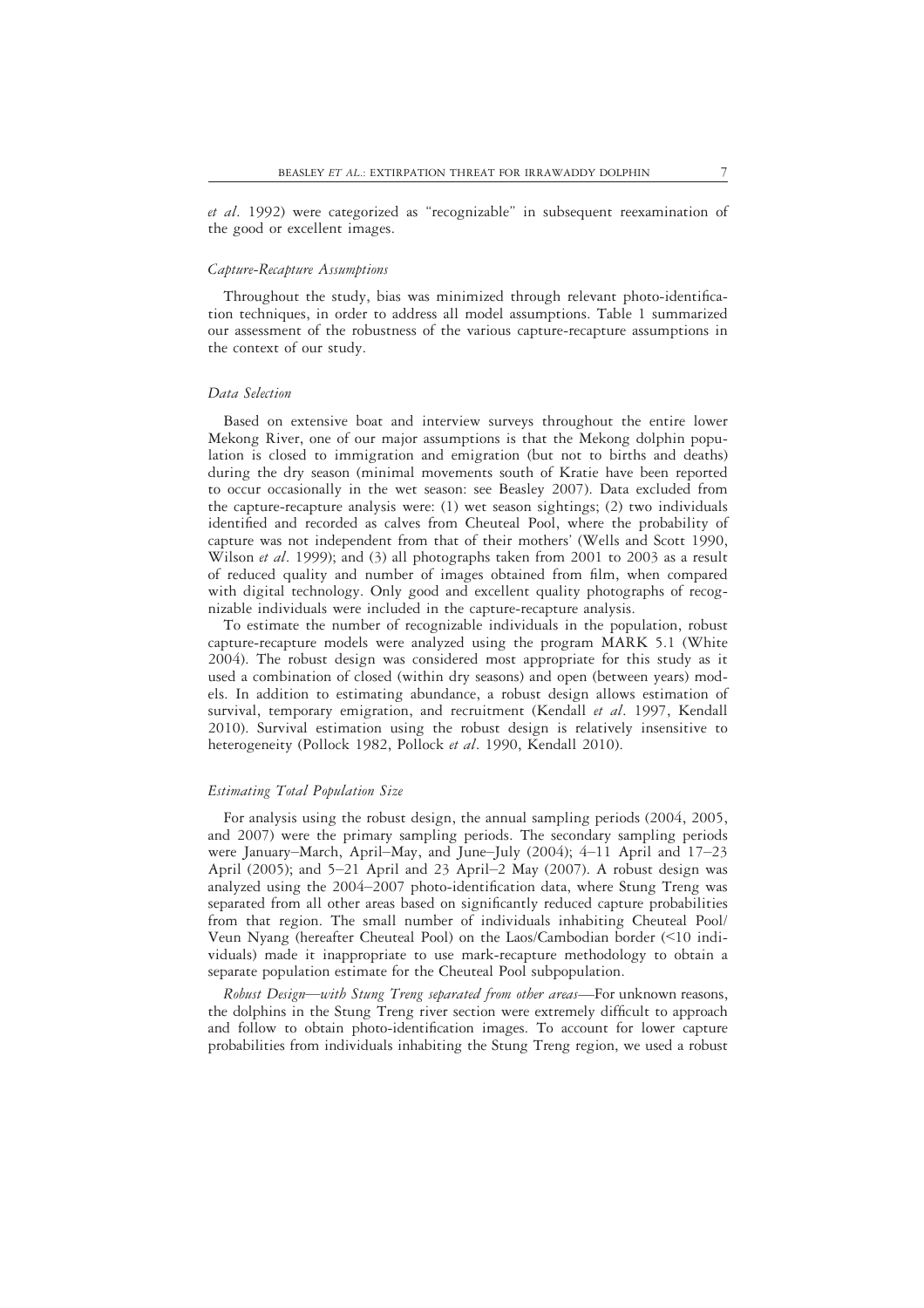| Assumption<br>summary | capture-recapture<br>assumption<br>Detailed                            | assumption?<br>Failure to<br>address                                                              | methods<br>Study                                                                                                                                                                                                                                                                                                                                                                                                                                                                                                                          | Potential for<br>assumption<br>violation |
|-----------------------|------------------------------------------------------------------------|---------------------------------------------------------------------------------------------------|-------------------------------------------------------------------------------------------------------------------------------------------------------------------------------------------------------------------------------------------------------------------------------------------------------------------------------------------------------------------------------------------------------------------------------------------------------------------------------------------------------------------------------------------|------------------------------------------|
| recognition<br>Mark   | recognized with certainty if<br>A marked animal will be<br>recaptured. | Over-estimation of abundance<br>if poor quality photographs<br>or ambiguous markings<br>are used. | based on assessment of a number<br>angles throughout the sighting.<br>If there was any indecision, this<br>Only good and excellent quality<br>re-sighted, or a new individual,<br>unless IB was certain about the<br>analyses. Dolphins with subtle<br>decision – which was normally<br>of photographs from different<br>markings were excluded from<br>unrecognizable but noted for<br>capture-recapture analysis. A<br>dolphin was not considered<br>photographs were used for<br>individual was classified as<br>future consideration. | Extremely<br>unlikely                    |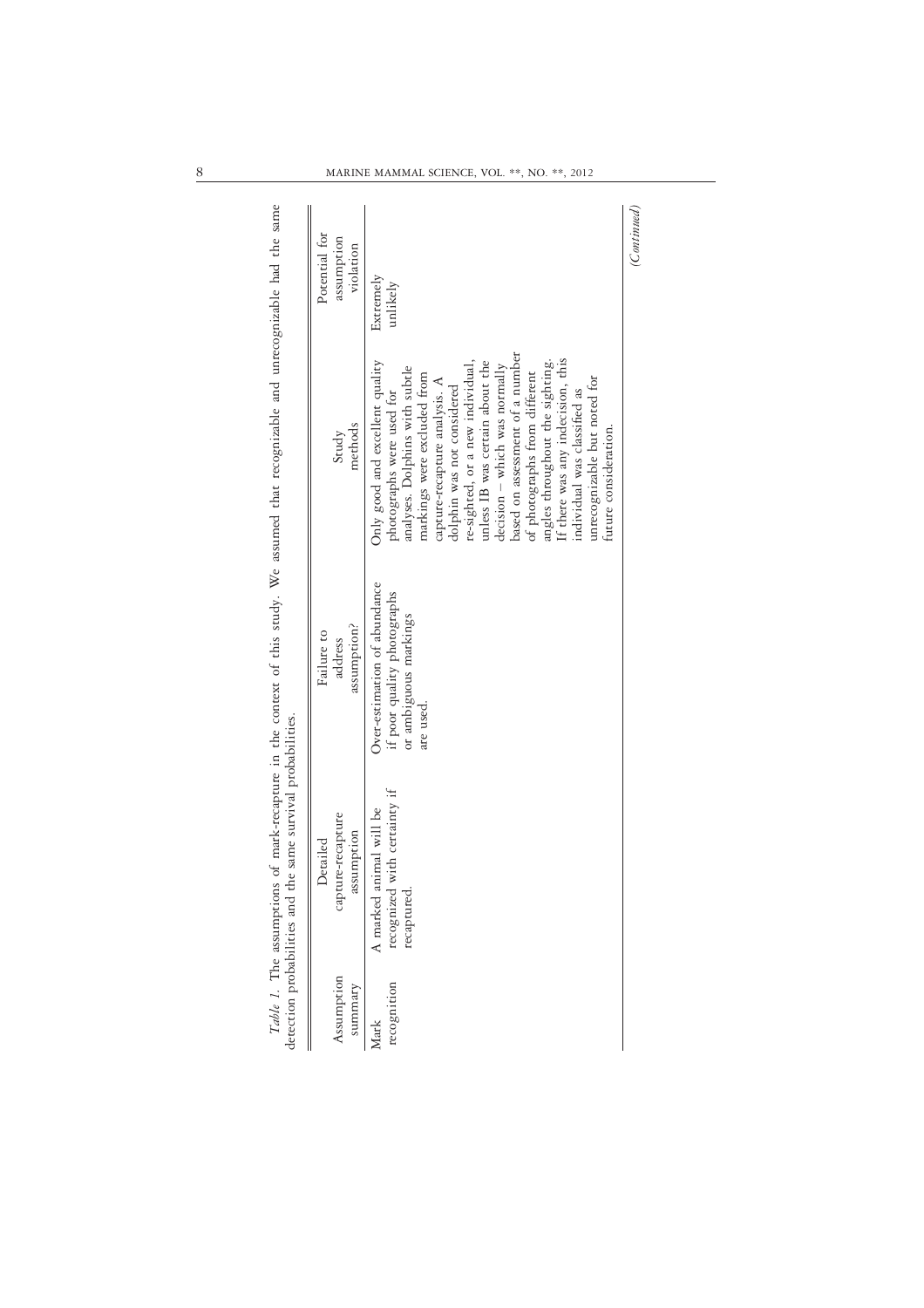| 2. Unlikely<br>1. None                                                                                                                                                                                                                                                                                                                                                                                                                                                                                                            | (Continued) |
|-----------------------------------------------------------------------------------------------------------------------------------------------------------------------------------------------------------------------------------------------------------------------------------------------------------------------------------------------------------------------------------------------------------------------------------------------------------------------------------------------------------------------------------|-------------|
| was stopped when photographing<br>Therefore, no physical interaction<br>2. The boat always approached the<br>existing marks on the dorsal fin.<br>with the animal was involved to<br>group with care and the engine<br>cause the dolphins to avoid the<br>not to disturb dolphin groups<br>addition, great care was taken<br>when taking photographs and<br>1. Photographs were taken of<br>boat, once photographed. In<br>the boat engine was always<br>turned off during photo-<br>identification attempts.<br>a dolphin group. |             |
| marked and under-estimation if<br>2. Over-estimation if dolphins<br>1. Over-estimation if dolphins<br>approach the boat and under-<br>stay away from the boat once<br>dolphins are attracted to the<br>estimation if dolphins swim<br>away from the boat before<br>boat once marked.<br>detection.                                                                                                                                                                                                                                |             |
| same probability of being<br>captured as unmarked animals.<br>2. The action of capture should<br>not change the probability of<br>1. Marked animals have the<br>recapture.                                                                                                                                                                                                                                                                                                                                                        |             |
| Behavioral<br>responses                                                                                                                                                                                                                                                                                                                                                                                                                                                                                                           |             |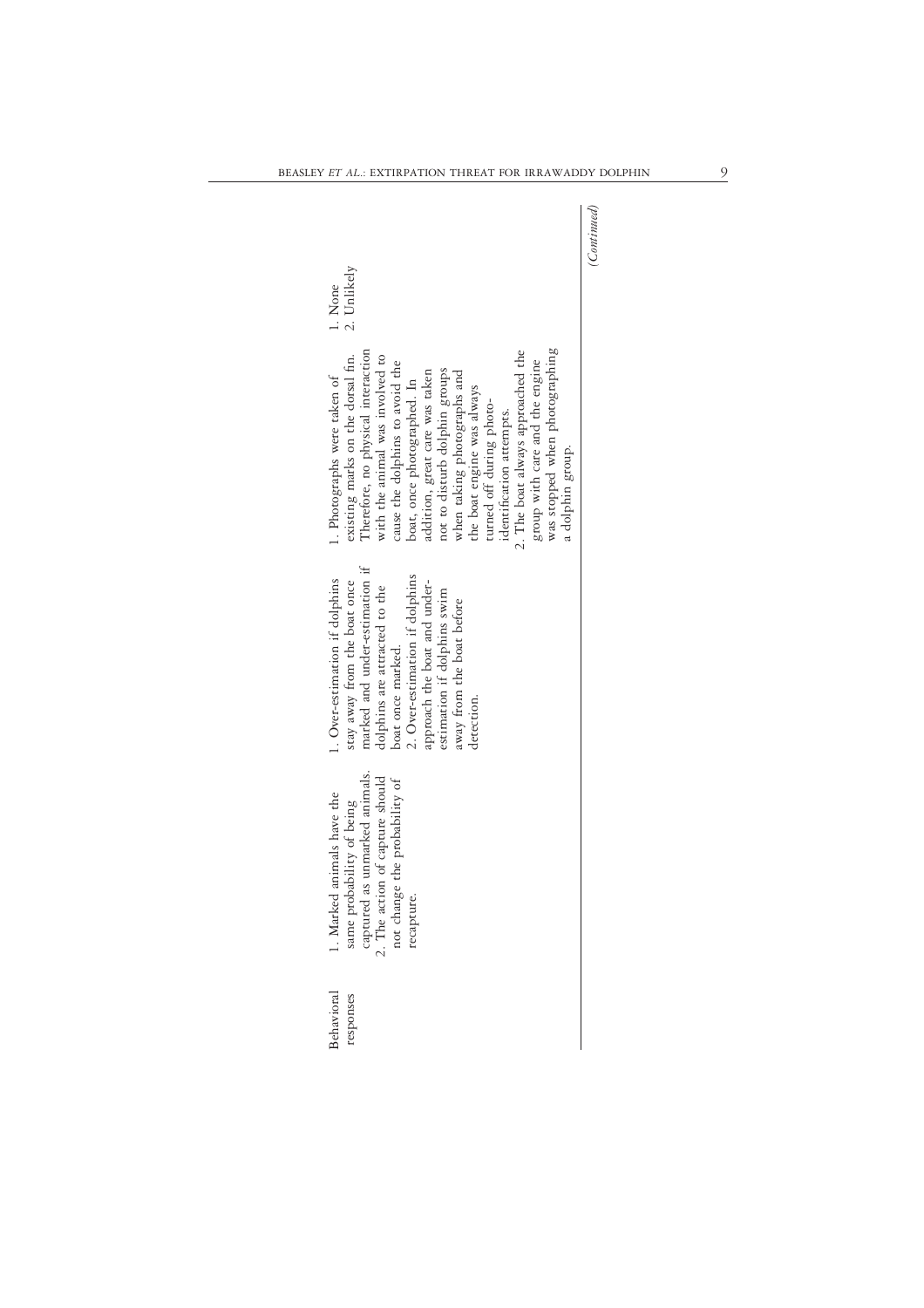|                      | Potential for<br>assumption<br>violation    | Low                                                                                                                                                                                                                                                                                                                                                                                                                                                                                                                                                    | (Continued) |
|----------------------|---------------------------------------------|--------------------------------------------------------------------------------------------------------------------------------------------------------------------------------------------------------------------------------------------------------------------------------------------------------------------------------------------------------------------------------------------------------------------------------------------------------------------------------------------------------------------------------------------------------|-------------|
|                      | methods<br>Study                            | A combination of dorsal fin nicks,<br>individual. Scratches on the body<br>marks" sensu Wilson et al. 1999)<br>feature to confirm identification,<br>pigmentation was not used as a<br>No deformities were evident on<br>individuals had very distinctive<br>notches and cuts ("long lasting<br>identification method. Unique<br>primary identification feature.<br>fin shapes, recognizable over<br>were used as an additional<br>but were not the primary<br>population, although two<br>were used to identify an<br>any individuals in the<br>time. |             |
| Table 1. (Continued) | assumption?<br>Failure to<br>address        | Over-estimation if marks are<br>lost during the study.                                                                                                                                                                                                                                                                                                                                                                                                                                                                                                 |             |
|                      | capture-recapture<br>assumption<br>Detailed | Marks are not lost<br>study.<br>during the                                                                                                                                                                                                                                                                                                                                                                                                                                                                                                             |             |
|                      | Assumption<br>summary                       | Mark loss                                                                                                                                                                                                                                                                                                                                                                                                                                                                                                                                              |             |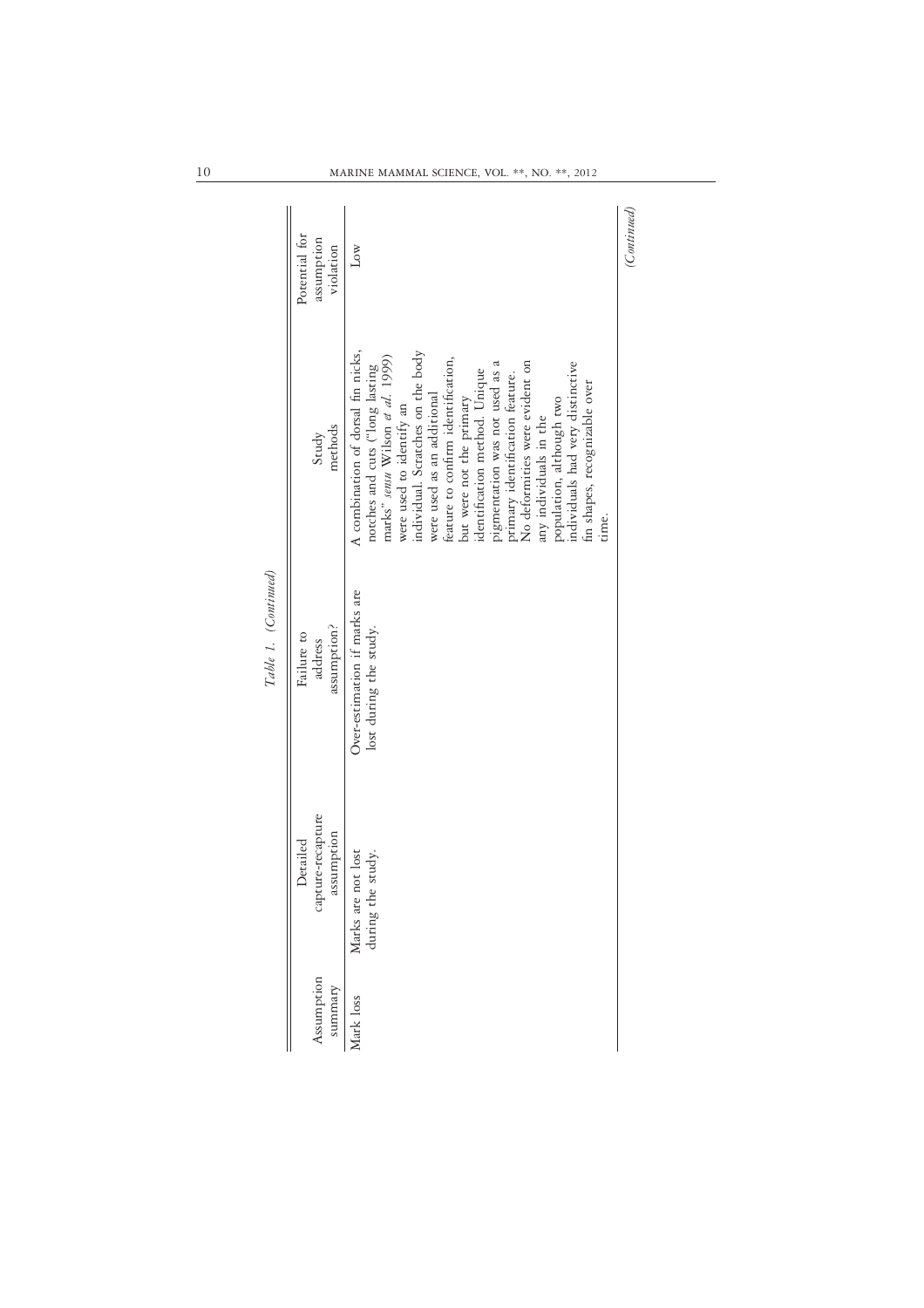|                                                                                                                                                                                                                                                                                                                                                                                                                                                                                                                                                                                                                                     | (Continued) |
|-------------------------------------------------------------------------------------------------------------------------------------------------------------------------------------------------------------------------------------------------------------------------------------------------------------------------------------------------------------------------------------------------------------------------------------------------------------------------------------------------------------------------------------------------------------------------------------------------------------------------------------|-------------|
| possible<br>2. Unlikely<br>Low, but                                                                                                                                                                                                                                                                                                                                                                                                                                                                                                                                                                                                 |             |
| areas: Beasley $2007$ - Chapter 7);<br>distribution, we concluded that<br>the Kratie to Khone Falls river<br>population is now restricted to<br>Mekong dolphins are restricted<br>surveys in other Mekong River<br>2. Based on photo-identification,<br>which facilitates the use of the<br>1. Based on boat and interview<br>segments of historical dolphin<br>section during the dry season.<br>to three main subpopulations<br>sighted outside their primary<br>which rarely, if ever interact<br>robust - separated by areas'<br>individuals have never been<br>(Stung Treng and Cheuteal<br>the entire Mekong dolphin<br>model |             |
| imprecise estimate of population<br>size if population is considered<br>closed, when it is open, and<br>1 and 2. Inaccurate and<br>vice versa.                                                                                                                                                                                                                                                                                                                                                                                                                                                                                      |             |
| that represents population size<br>has limited value unless the<br>population can be defined<br>(Wilson <i>et al.</i> 1999)<br>2. The 'robust – separated by<br>areas' model would be biased<br>1. An estimate of abundance<br>other primary areas<br>if Stung Treng individuals<br>move to                                                                                                                                                                                                                                                                                                                                         |             |
| Geographical<br>closure                                                                                                                                                                                                                                                                                                                                                                                                                                                                                                                                                                                                             |             |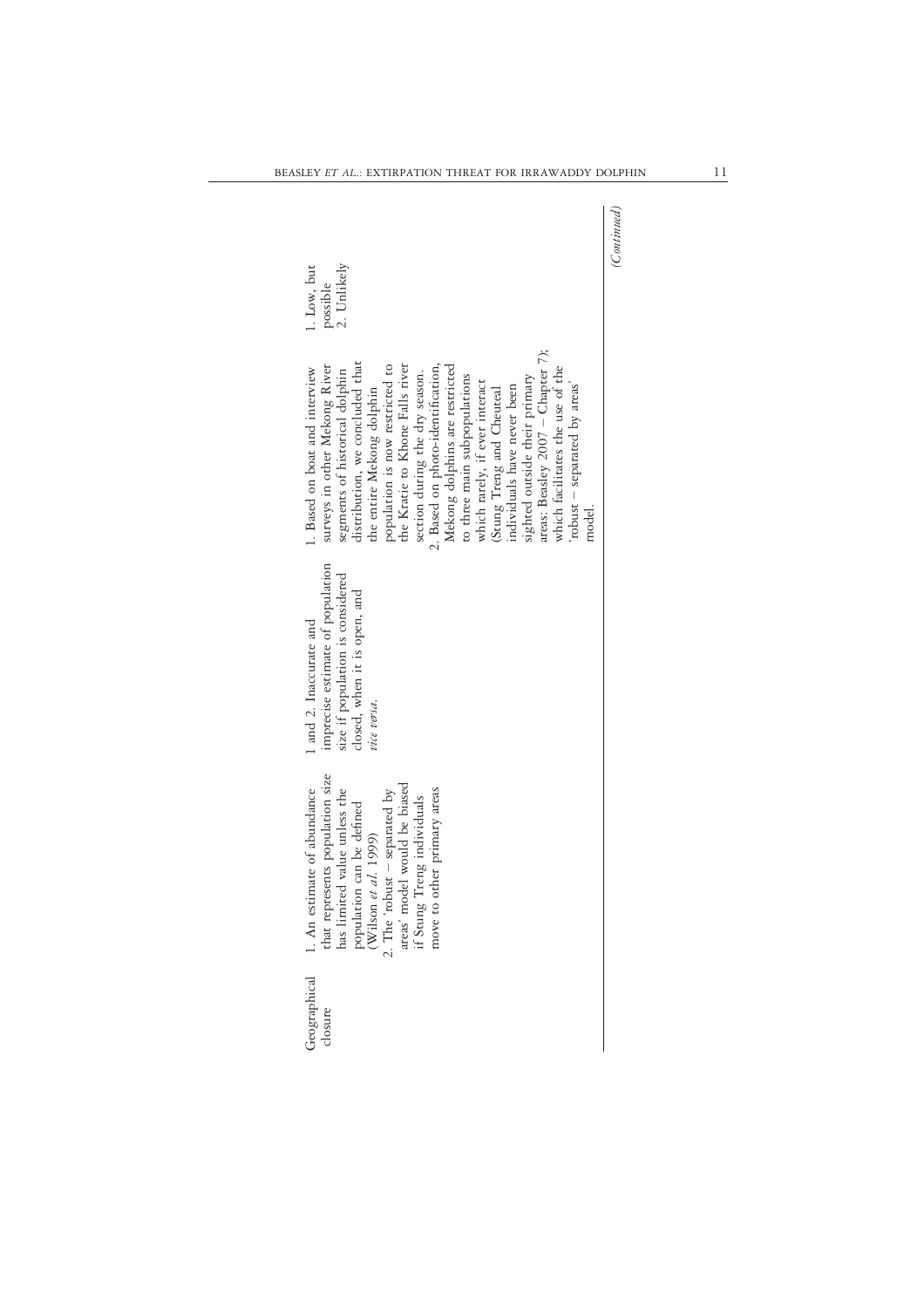|                      | Potential for<br>assumption<br>violation    | Minimized, but likely<br>because of inherent<br>to be violated<br>differences in<br>behavior of<br>ndividuals.                                                                                                                                                                                                                                                                                   |
|----------------------|---------------------------------------------|--------------------------------------------------------------------------------------------------------------------------------------------------------------------------------------------------------------------------------------------------------------------------------------------------------------------------------------------------------------------------------------------------|
|                      | methods<br>Study                            | preferential photographing of any<br>particular individual was avoided<br>dolphin population in the Kratie<br>to Khone Falls river section was<br>possible habitat of the Mekong<br>probability of missing animals<br>(Wilson et al. 1999). Also all<br>photograph every individual<br>encountered in a group and<br>inhabiting remote areas.<br>Attempts were made to<br>surveyed to reduce the |
| Table 1. (Continued) | assumption?<br>Failure to<br>address        | results in under-estimation of<br>The presence of heterogeneity<br>population size.                                                                                                                                                                                                                                                                                                              |
|                      | capture-recapture<br>assumption<br>Detailed | Heterogeneity Within a sample, all<br>of capture individuals have the same<br>probabilities probability of capture.                                                                                                                                                                                                                                                                              |
|                      | <b>Assumption</b><br>summary                |                                                                                                                                                                                                                                                                                                                                                                                                  |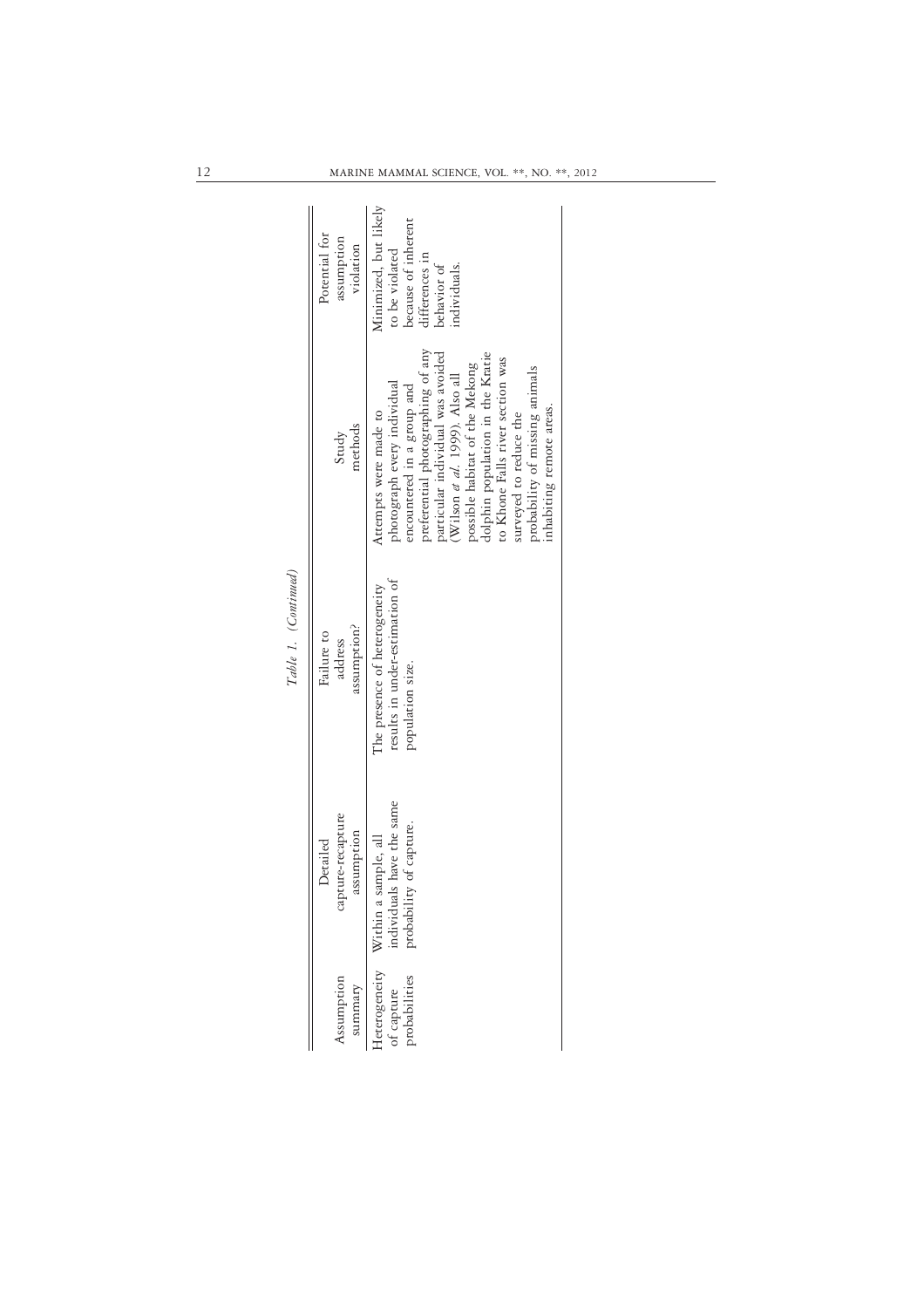design that separated the capture-recapture data into two attribute groups: (1) all individuals from Kampi, Koh Pidau and Cheuteal (similar capture probabilities) and (2) Stung Treng individuals (lower capture probabilities). This analysis resulted in separate capture probabilities and population size for both groups which were combined to obtained total population size. The survival rate and temporary emigration probabilities were obtained using the combined data set. The best model for this robust design was selected using the Akaike's Information Criterion (AIC) corrected for small sample bias  $(AIC_c; Hurvich and Tsai 1989)$ .

#### Estimating Mark Rate

Abundance estimates obtained through the capture–recapture analyses are only relevant to the recognizable individuals within the population and must be scaled by "mark-rate" in order to obtain an estimate of the total population size (Williams et al. 1993, Wilson et al. 1999, Chilvers and Corkeron 2003, Gormley et al. 2005, Parra et al. 2006). Assuming that recognizability was independent of the likelihood of dolphin's being within photographic range, and that photographic effort was uniform across individual animals during each encounter, we estimated the proportion of identifiable individuals in the total population by analyzing all excellent quality photographs from 2004 to 2007. The total number of photos with identifiable individuals was then divided by the total number of photographs in the sample, to provide an unbiased estimate of the proportion of identifiable individuals in the population (Gormley et al. 2005, Parra et al. 2006).

The average mark-rate  $(\hat{Q})$  was obtained from 2004 to 2007 data only but assumed to be constant over the study period. The mark-rate did not change greatly from year to year, and the variance was assumed to be largely sampling error (Gormley et al. 2005). The estimate of mark-rate and variance is produced by:

$$
\hat{Q} = I/T \tag{1}
$$

$$
var(\hat{Q}) = \frac{\hat{Q}(1-\hat{Q})}{T}
$$
 (2)

where  $I$  is the number of photographs of individuals with recognizable marks, and  $T$  is the total number of photographs taken during the study period.

# Estimating the Total Population Size

To include the unmarked portion of the population in the estimates, the population estimated obtained by MARK was scaled by the mark-rate to provide an estimate of total abundance  $(N)$  and its variance as follows:

$$
\hat{N}_j^* = \frac{\hat{N}_j}{\hat{Q}}\tag{3}
$$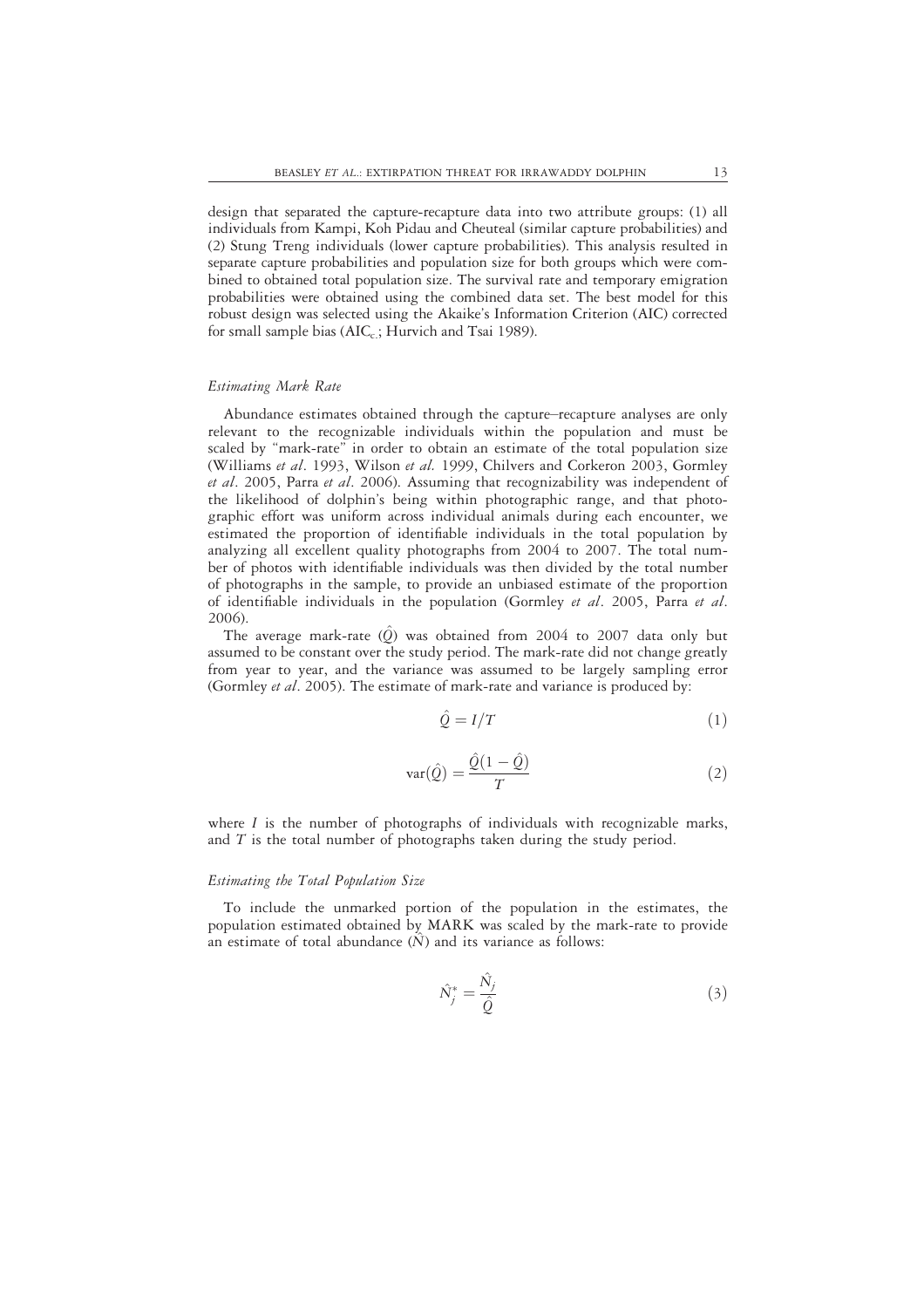$$
\text{var}(\hat{N}_j^*) = \left(\frac{\hat{N}_j}{\hat{Q}}\right)^2 \left(\frac{\text{var}(\hat{N}_j)}{\hat{N}_j^2} + \frac{\text{var}(\hat{Q})}{\hat{Q}^2}\right) \tag{4}
$$

where *j* represents the sampling periods,  $\hat{N}$  is the mark-recapture estimate, and  $\hat{N}^*$  is the estimate of total abundance.

As recommended by Burnham and Anderson (1998), log-normal confidence intervals were constructed for abundance estimates, as standard confidence intervals often result in a lower limit below zero which is not realistic. Log-normal confidence intervals gave a lower limit of  $\hat{N}_L^* = \hat{N}^*/r$ , and an upper limit of  $\hat{N}_L^* = \hat{N}^* \times r$ . For 95% confidence intervals, r is given by:

$$
r = \exp\left\{1.96\sqrt{Ln[1 + CV(\hat{N}^*)^2]}\right\}
$$
 (5)

# Estimating Temporary Emigration

The robust design allows the estimation of temporary emigration (Kendall et al. 1997, Kendall 2010). There are two models for temporary emigration, with the simpler one being called the random model and the more complex one the Markovian model. There are two parameters necessary to define the most general Markovian temporary emigration model because it allows for temporary emigration to depend on what happened in the previous period. The parameter  $\gamma_i'$  is the probability of being *outside* the study area, unavailable for capture during the primary sampling session at time (i) given the animal was *present inside* the study area during the previous primary sampling session  $(i - 1)$ , and survives to primary sampling session (*i*); while the parameter  $\gamma''_i$  is the probability of being *outside* the study area, unavailable for capture during the primary sampling session  $(i)$  given that the animal was *present inside* the study area during the previous primary sampling session  $(i - 1)$ , and survives to primary sampling session  $(i)$ . We also fitted random temporary emigration models by setting  $\gamma'=\gamma''$ , that is, the probability of moving between availability states between primary occasions (i) and  $(i + 1)$  is independent of the previous state of the system: Kendall 2010). Models with no temporary emigration allowed were fitted by setting  $\gamma'$ and  $\gamma'' = 0$ .

# Survival and Mortality Estimation

We used two independent data sets to estimate mortality, a carcass recovery program (lowest mortality rate) and an estimate of survival, and therefore mortality, rate from the capture-recapture analysis (highest plausible mortality rate). Mortality estimates based on carcass recovery are almost certainly biased low, as a result of potentially under-reporting of dolphin carcasses (either through loss of carcasses in remote areas, or villagers afraid of reporting anthropogenic-caused deaths); whereas the mortality rates inferred from the capture-recapture survival rate estimates are likely biased high, as a result of the potential for true survival rates to be biased low.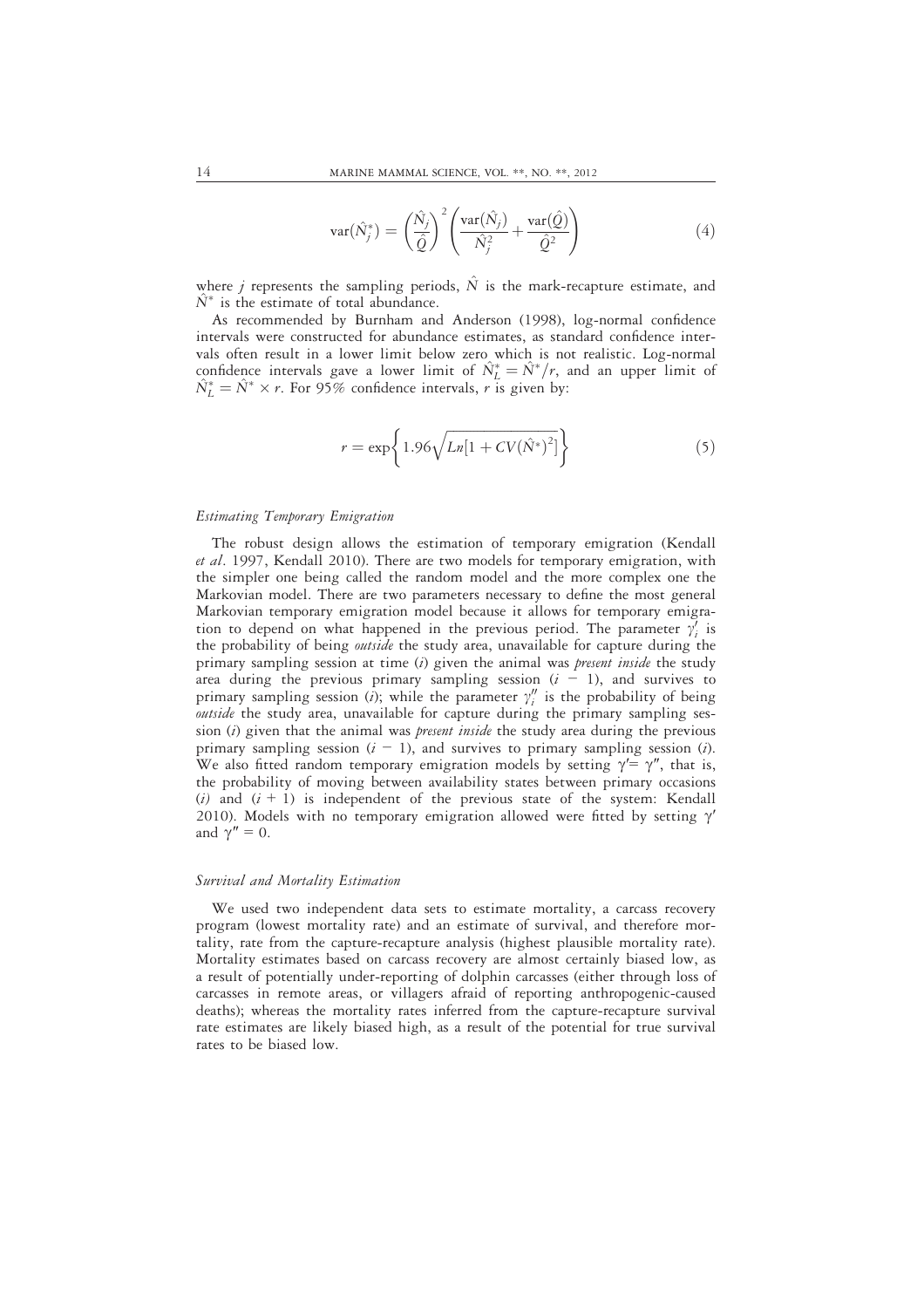To estimate the lower bound of mortality rates (of relevance to estimate the time required to detect a population trend), stranding data from 2003 to 2005 (see Gilbert and Beasley 2006, Beasley 2007) were used for analysis because an unknown number of dolphin carcasses likely went unreported prior to 2003 and all stranding data after 2005 were collected by a different agency. Only dolphins that were confirmed (i.e., IB sighted the carcass, parts of the carcass, or a photograph of the carcass) were included in the analysis. The carcass recovery program also allowed mortality rate to be estimated by age class (e.g., adult, juvenile, and calf).

We also estimated survival and mortality rates from the MARK capture-recapture output. If we consider  $\varphi = SF$ , the apparent survival rate  $\varphi$  is made up of true survival  $(S)$  and fidelity  $(F)$ . If it is assumed that no emigration was possible (we have no evidence of permanent emigration), *i.e.*,  $F = 1$ , then the apparent survival is actually true survival (S). The annual mortality rate (M) is then  $M = 1 - S$ . An estimate of mortality from the capture recapture data can then be compared to the estimate of M from the carcass recovery program.

## Results

A total of 11 surveys were undertaken along the Kratie to Khone Falls River section from January 2004 to May 2007. Each survey was conducted over 9–11 d. One hundred and ninety two groups (defined as 1 or >1 dolphin congregated together) were sighted over all surveys, ranging from 5 to 22 groups per survey. Mean group size was estimated to be 8 individuals  $(SD = 4.46)$ , ranging from 1 to 34, with a modal group size of 8. Photo-identification was conducted successfully on 165 (86%) of the 192 groups encountered.

## Abundance Estimation

Photo-identification effort and number of dolphins with recognizable marks-A total of 174 h of photographic effort was undertaken during the dry seasons from 2004 to 2007. Although photographic effort was proportionately similar between years, there was a significant difference in overall effort in each of the primary areas. Most photographic effort was conducted in the Kampi area (40.7%), close to where IB was based. Slightly less effort was conducted at Cheuteal (28.3%) and Koh Pidau (21.2%) areas. The remote Stung Treng area received the least effort (9.8%) because: (1) the exposed topography resulted in occasional high winds and wave action that made small boat surveys dangerous and (2) dolphins were particularly difficult to observe and approach in this area reducing opportunities for photo-identification (Beasley 2007). Unsuitable weather conditions were not a major consideration in any other primary area.

A total of 99 individual dolphins were identified from 2004 to 2007, with 8, 22, 28, and 41 individuals identified from the Cheuteal, Stung Treng, Koh Pidau, and Kampi areas, respectively. The discovery curve of identified individuals (based on number of groups sighted) was reaching a plateau by the end of 2004; however, substantially more dolphins were identified in 2005 and 2007. This increase in identified individuals was primarily attributable to new individuals being identified from the Stung Treng region. Individuals were sighted on 1–24 d during 2004–2007. Nineteen percent of individuals  $(n = 19)$  were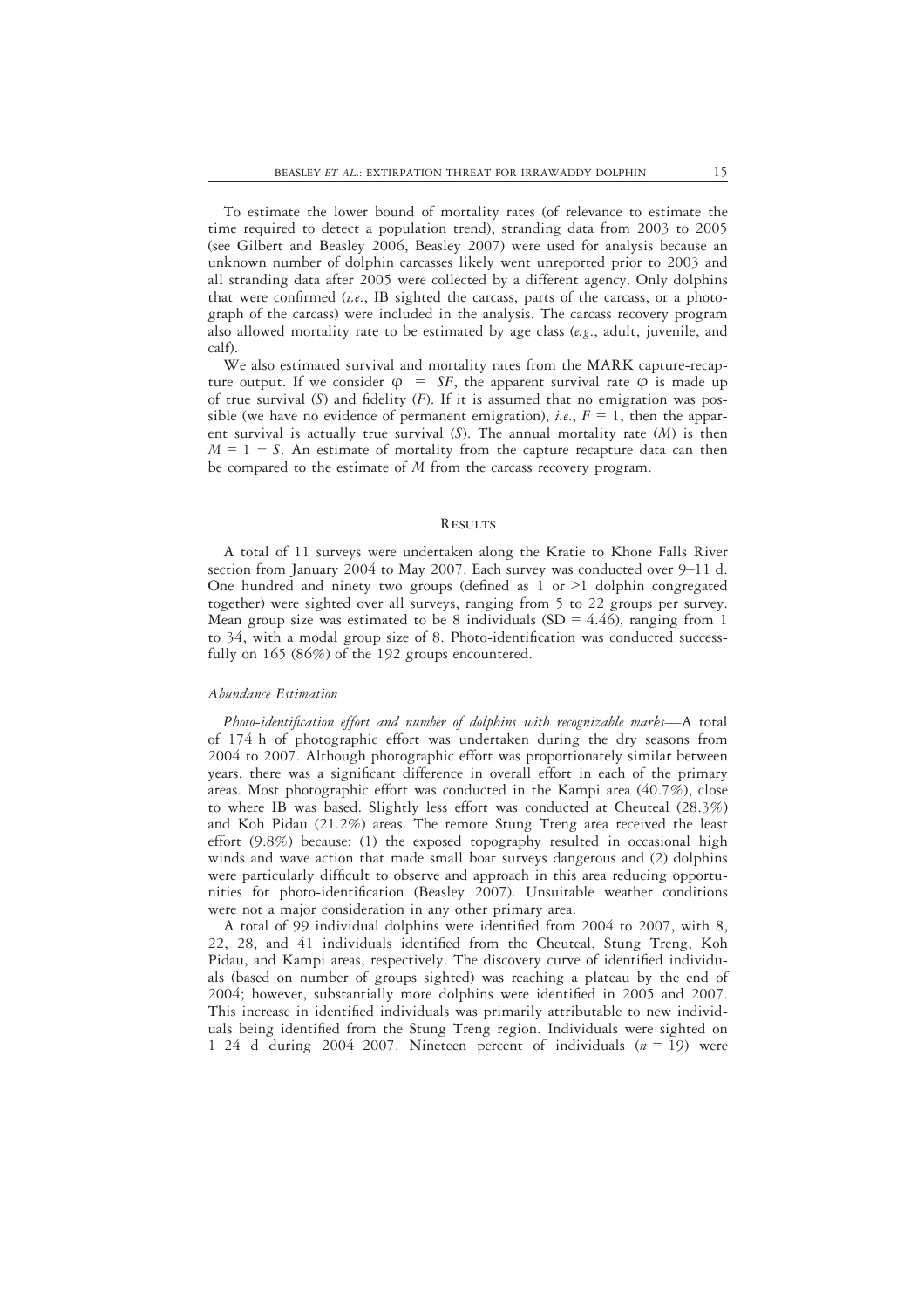sighted on only one day (most of these from the Stung Treng region). Of the 99 identified individuals in the population, 29% (29 individuals) were sighted in all three years.

Model selection and population size—The robust design consisted of seven secondary sampling occasions within three primary sampling occasions and two attribute groups. Based on the AIC<sub>c</sub> values, the random model with  $\gamma'$  and  $\gamma''$ constant best fit the data for this analysis (Table 2). The resulting estimate of the marked population was  $76 \pm$  SE 7.40 individuals (95% CI 66–09) as of April 2007 (Table 3).

A total of eight individuals were photo-identified in Cheuteal Pool from 2004–2007 (100% of adults were recognizable), however two of these individuals died in 2005/2006, resulting in six photo-identified individuals remaining in 2007. No juveniles inhabited the pool and two calves (both unidentifiable up to April 2007) were born in Cheuteal Pool in January 2004. Therefore, although a separate MARK population estimate was not available for Cheuteal Pool as a result of small sample size, only eight individuals (six adults and two unidentifiable 3 yr old juveniles; see Beasley 2007) remained in the pool, as of April 2007.

Between 2004 and 2007, a total of 592 excellent quality photographs were taken, of which 482 contained individuals that were recognizable. The proportion of dolphins identifiable in the Mekong River was 0.84 in 2004, 0.82 in 2005, and 0.78 in 2007. The overall mark-rate  $(0.81 \pm 0.02)$  was applied to all years following Gormley et al. (2005). Using the "robust—separated by areas" design (two attribute groups), the number of recognizable individuals in the population was 76  $\pm$  SE 2.90 individuals (95% CI 66–109). Accounting for the number of unmarked dolphins in the population (Eq. 1, 2), the total population estimate of Irrawaddy dolphins inhabiting the Mekong River was  $93 \pm \text{SE} 3.90$ individuals (95% CI 86–101) as of April 2007 (Table 2).

Based on the known number of individuals from Cheuteal Pool (i.e., all adults identifiable and two known calves photo-identified in association with their mother since birth), total abundance for the three subpopulations as of April 2007 was 56 individuals in the Kampi/Koh Pidau subpopulation, 29 individuals in the Stung Treng subpopulation, and 8 individuals in the Cheuteal subpopulation.

Estimating temporary emigration—The "random model with temporary emigration constant" over time was the best model based on the  $AIC_c$  (Table 3). This indicated that  $\gamma' = 0.10 \pm 0.063$ , so that 10% of the animals were temporary emigrants in each period. However, we found that there was little difference

Table 2. The AIC values and associated statistics for the 'robust – separated by areas' population model used for Irrawaddy dolphins in the Mekong River. The photo-identification data were analyzed in MARK using three sampling occasions as outlined in Table 3 and two population groupings: (1) Stung Treng and (2) Cheuteal/Kampi/Koh Pidau.

| Model                                                                 | $AIC_{c}$                | Delta<br>$AIC_{c}$ | $AIC_c$<br>weight | Model<br>likelihood | $#$ of<br>parameters | Deviance         |
|-----------------------------------------------------------------------|--------------------------|--------------------|-------------------|---------------------|----------------------|------------------|
| Random $\gamma = \gamma(\cdot)$<br>Markovian $\gamma = \gamma(\cdot)$ | $-364.601$<br>$-364.081$ | 0.000<br>0.520     | 0.2821<br>0.2175  | 1.000<br>0.771      | 22,000<br>23,000     | 64.174<br>62.381 |
| No Movement $\gamma$ =<br>$\gamma = 0$<br>Random $\gamma = \gamma(t)$ | $-363.758$<br>$-362.479$ | 0.843<br>2.122     | 0.1852<br>0.0977  | 0.656<br>0.346      | 21.000<br>23,000     | 67.314<br>63.983 |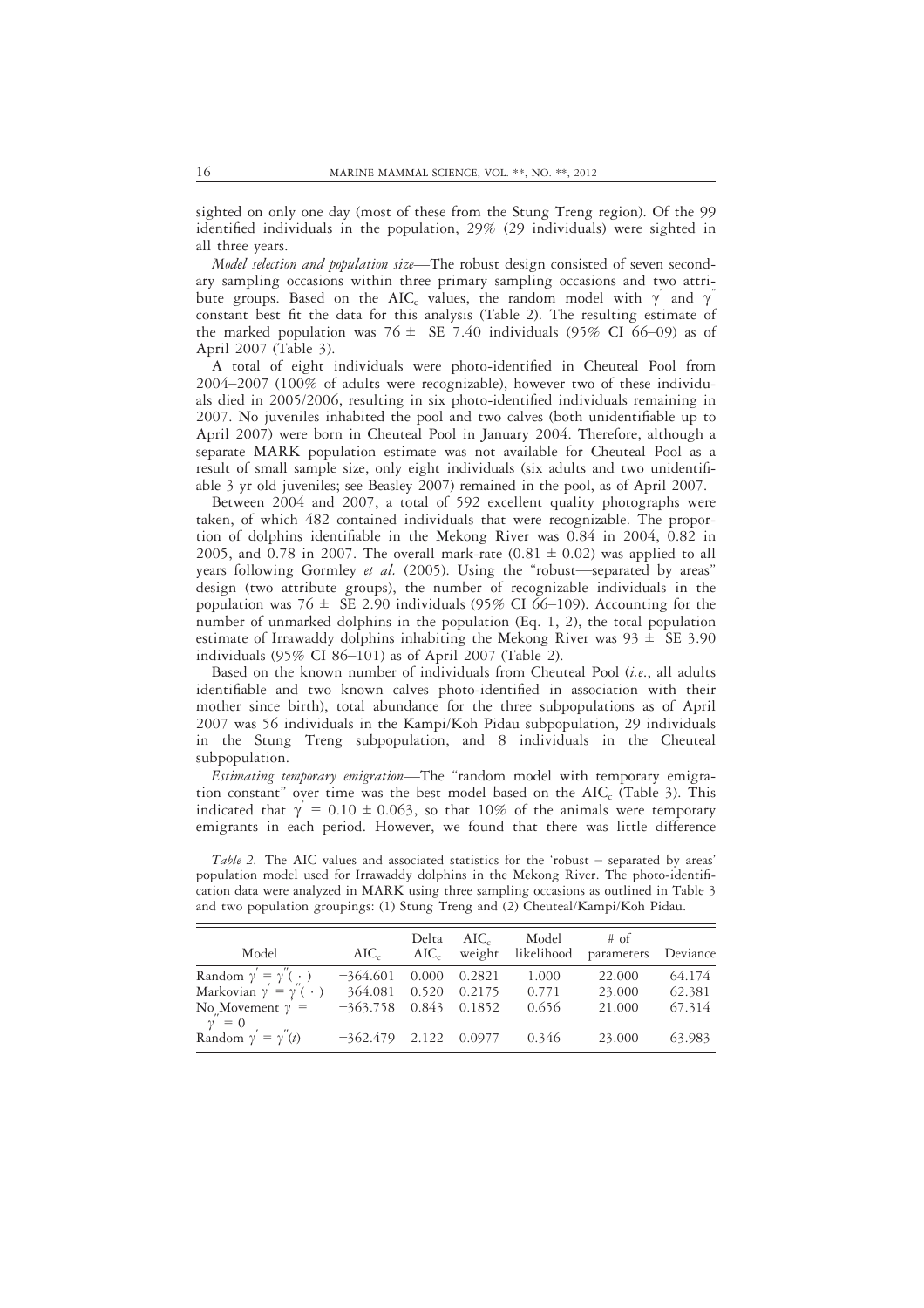|      | marked animals, $SE = sta$                                                                  |                                        |                                    | ndard error, CV = coefficient of variation, CI = confidence interval, Proportion ID = proportion of identifiable animals. |                                                                         |                      |                                                                            |
|------|---------------------------------------------------------------------------------------------|----------------------------------------|------------------------------------|---------------------------------------------------------------------------------------------------------------------------|-------------------------------------------------------------------------|----------------------|----------------------------------------------------------------------------|
|      | Robust Model (7 Occasions, 2 Groups)                                                        |                                        |                                    |                                                                                                                           |                                                                         |                      |                                                                            |
| Year | Sampling<br>occasions                                                                       | season effort<br>Total dry<br>$(\min)$ | identified/<br>year $(n)$<br>Total | Group                                                                                                                     | $N \pm SE$ (95% $CD^a$<br>Marked estimate                               | $\Im$                | Total population estimate<br>$N \pm$ SE (95%CI) <sup>b</sup>               |
| 2004 | January-March/<br>April–May/<br>June-July                                                   | 4.947                                  | 78                                 | Kampi/Koh Pidau/Cheuteal<br>Stung Treng<br>Total                                                                          | $61 \pm 1.78$ (59-68)<br>27 ± 6.95 (21-54)<br>$88 \pm 2.95(80 - 122)$   | 0.03<br>0.26<br>0.03 | $75 + 5.29(65 - 85)$<br>$33 \pm 11.10$ (12-55)<br>$108 \pm 4.04$ (101-116) |
| 2005 | $4-11$ April/<br>$17-23$ April                                                              | 2,489                                  | 58                                 | Kampi/Koh Pidau/Cheuteal<br>Stung Treng<br>Total                                                                          | $49 \pm 2.02(47-57)$<br>$22 \pm 8.13(14-51)$<br>$71 \pm 3.19$ (61-108)  | 0.36<br>0.04<br>0.04 | $60 + 4.75(51-70)$<br>$28 \pm 12.74(3-52)$<br>$88 \pm 4.04 (81-96)$        |
| 2007 | 23 April-2 May<br>$15-21$ April/                                                            | 2,975                                  | 64                                 | Kampi/Koh Pidau/Cheuteal<br>Stung Treng<br>Total                                                                          | $52 \pm 1.47$ (51-60)<br>$24 \pm 7.25$ (16-49)<br>$76 \pm 2.95(66-109)$ | 0.03<br>0.04<br>0.31 | $64 \pm 4.11 (56-72)$<br>$29 \pm 11.44$ (7-52)<br>$93 \pm 3.90(86-101)$    |
|      | <sup>a</sup> Robust Model = Random $\gamma = \gamma$ constant.<br>$P$ Proportion ID = 0.81. |                                        |                                    |                                                                                                                           |                                                                         |                      |                                                                            |

Table 3. Summary of sampling effort, the number of individuals identified in each year, in addition to population estimates of Irrawaddy dolphins in the Mekong River. min  $=$  minutes,  $n =$  the number of individuals identified in each sampling occasion,  $\mathsf{z}% _{0}\!\left( t\right) \mathsf{z}_{0}\!\left( t\right)$  $=$  estimate of number of marked animals, SE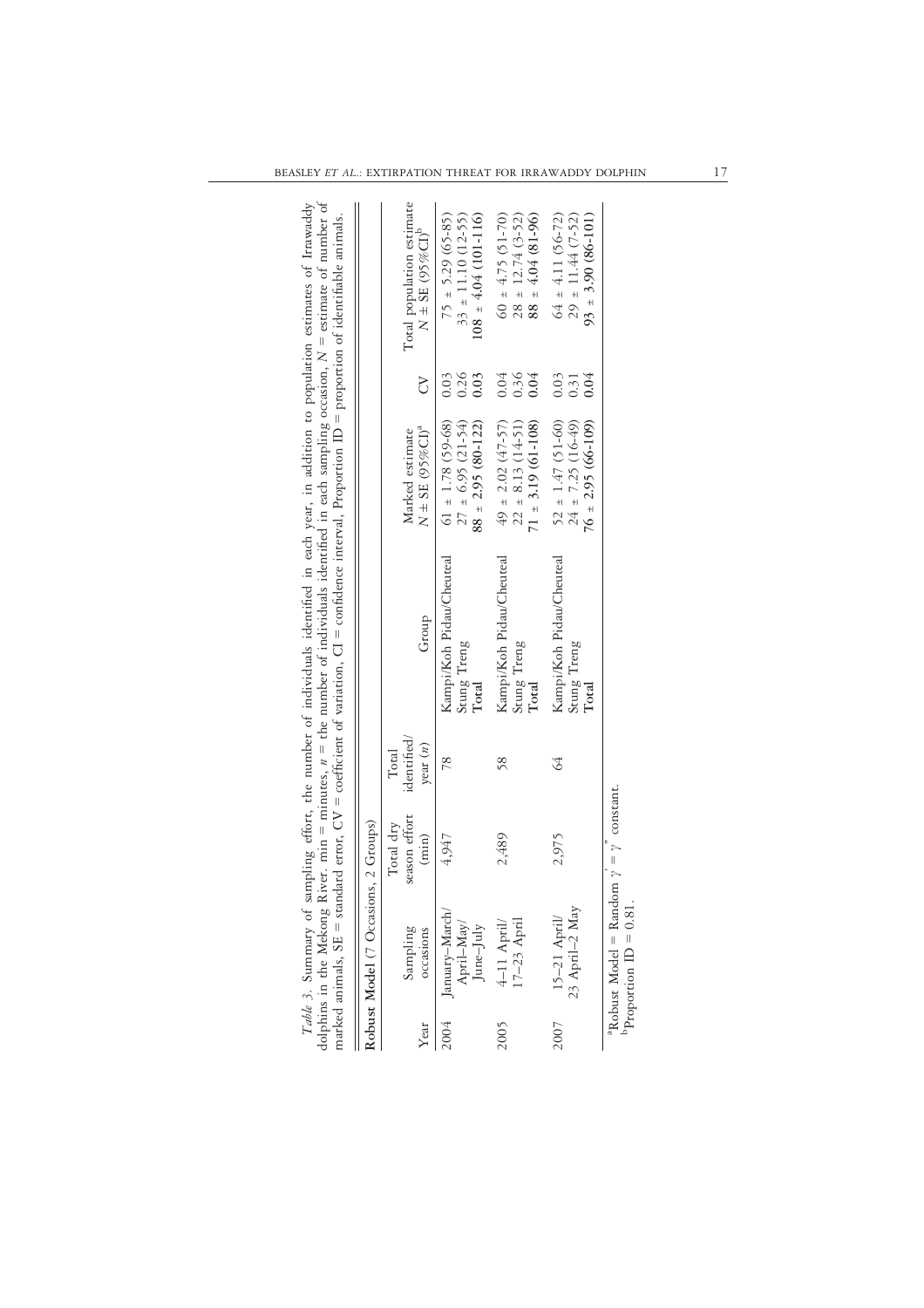between the models, including the one allowing no temporary emigration in terms of AIC, which indicates that there is little temporary emigration occurring in this population. The results were insensitive to model uncertainty over the range of models considered.

# Mortality and Growth Rate Estimation

From 2003 to 2005 a total of 46 dolphin carcasses (21 adults) were recovered and/or confirmed (Gilbert and Beasley 2006): 16 (11 adults) in 2003, 16 (5 adults) in 2004, and 14 (5 adults) in 2005. Fifty-four percent of all carcasses recovered were newborns ( $n = 25$ ) and no juveniles were recovered (Table 4). It is assumed that no juveniles were recovered in the carcass recovery program because there is little, to no, recruitment of juveniles into the population because of the high newborn mortality. These results suggest that adult mortality was an average of seven dolphins/year, representing a mean minimum annual adult mortality rate of at least 8% of the population/year (based on 2005 robust model estimates of abundance). By contrast, based on the MARK capture-recapture output, the annual survival rate was 0.88, which resulted in an annual mortality rate of 0.12  $(M = 1 - S)$  (which does assume that permanent emigration did not occur).

Although numerous live calves were sighted during both the dry and wet seasons along the Kratie to Khone Falls River section, we confirmed only two calves surviving more than three months between 2003 and 2005 (both from Cheuteal Pool on the Laos/Cambodian border). The pattern of mortalities indicates that most newborn calves sighted in the river died within 1–2 mo of birth (see Gilbert and Beasley 2006, Beasley 2007, and Dove 2009). The average number of known births that survived more than three months (study period to 2005) was 0.07 (Table 4); resulting in a mean minimum annual birth (and early survival) rate of 0.7%/yr for the population.

Based on these results, the estimated birth (and early survival) (i.e., recruitment rate) averaged  $\sim 0.7\%/yr$  and adult mortality averaged 8.0%/yr, suggesting that as of December 2005 the Irrawaddy dolphin population in the Mekong River was declining by approximately 7.3%/yr. Using both mortality rate estimates, population growth rates are estimated to be −0.073 (−0.08 + 0.007; carcass estimate) and  $-0.113$  ( $-0.12 + 0.007$ ; MARK estimate).

| Year                           | Known surviving<br>births (surviving)<br>more than<br>$3 \text{ mo}$ | adult<br>mortalities | Confirmed Confirmed<br>juvenile<br>mortalities | Confirmed<br>newborn/calf<br>mortalities | Total<br>confirmed<br>mortalities |
|--------------------------------|----------------------------------------------------------------------|----------------------|------------------------------------------------|------------------------------------------|-----------------------------------|
| 2003                           | $\left( \right)$                                                     | 11                   |                                                |                                          | 16                                |
| 2004                           |                                                                      |                      | $\cup$                                         |                                          | 16                                |
| 2005                           |                                                                      |                      | $\left( \right)$                               |                                          | 14                                |
| <b>TOTAL</b>                   |                                                                      | 21                   | $\theta$                                       | 25                                       | 46                                |
| Annual mean<br>$(2003 - 2005)$ | 0.7                                                                  | 7.0                  | 0.0                                            | 8.3                                      | 15.3                              |

Table 4. Known minimum birth and mortality rates for Irrawaddy dolphin in the Mekong River from 2003–2005.

Note: The 'Annual mean' represents the mean birth and mortality rates for 2003–2005.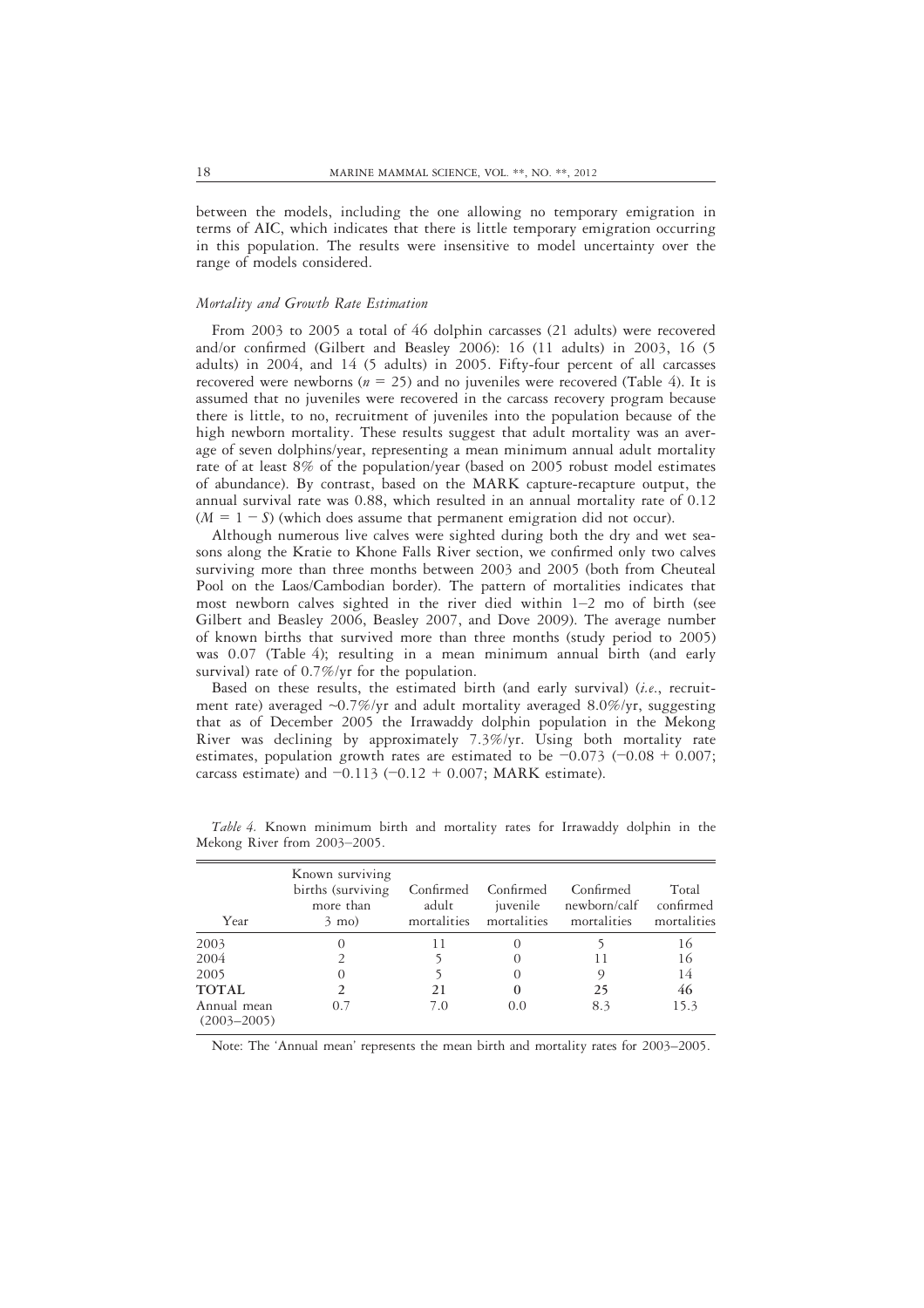## Power Analysis to Inform the Design of Future Monitoring

Based on the capture-recapture estimate of 93 individuals  $(CV = 0.04)$ , obtained using the robust analysis with two attribute groups (including the mark-rate), with a continuing decline of 7% per annum it would take an estimated three years to detect this decline, at which point the population would consist of only 76 individuals. This analysis suggests that by the time a trend in abundance is confirmed, the population will have decreased significantly.

#### **DISCUSSION**

As of April 2007, our robust estimates suggest that  $93 \pm \text{SE} 3.90$  Irrawaddy dolphins (95% CI 86–101) inhabited the Mekong River and that the population was declining at  $\sim$ 7%/yr. The decline is being driven primarily by unusually low recruitment and unusually high adult mortality, either of which on its own would drive the population to extinction. There is evidence that the already small Mekong population is separated into three subpopulations (Kampi/Koh Pidau = ~56 individuals; Stung Treng = ~29 individuals; and Cheuteal = ~8 individuals), with unknown levels of connectivity during the wet season. These results indicate that the status assessment of this population as Critically Endangered is correct and that without significant management intervention the population is heading towards local extirpation in the near future. Assuming a continuing exponential decline, the population would become less than two (and hence certainly locally extinct) in 53 yr. However, the actual time to reach the point of no return is likely to come much sooner because of small population factors that hasten decline, such as inbreeding depression and loss of social aspects critical to survival.

Based on the carcass recovery program, the current known, and high-risk, threats to the Mekong population are accidental entanglement in gill net fisheries and destructive fishing practices (e.g., dynamite and electric fishing). There are strong indications based on Murphy et al. (2008) and Dove (2009) that disease, contaminants, and inbreeding depression are potentially high-risk threats, which would have a direct impact on individual survival. Other potential longer-term threats are dolphin-watching tourism boat harassment (causing habitat displacement and increased stress levels (Bejder et al. 2006, Beasley et al. 2010), reduced prey availability (causing starvation and reduced foraging success), and large scale dam and waterway construction (causing loss of habitat and further population fragmentation). Continued population monitoring is an important activity to assess whether conservation activities are successfully reducing mortality and increasing recruitment.

# Implications for Monitoring

Through a combination of distance-sampling, direct count and photo-identification studies conducted from 2001 to 2005, Beasley (2007) determined that photo-identification was the most appropriate methodology to estimate abundance of the Mekong dolphin population. However, the dolphins' shy and evasive surfacing behavior proved to be a challenge for photo-identification in this study, particularly individuals from the Stung Treng region.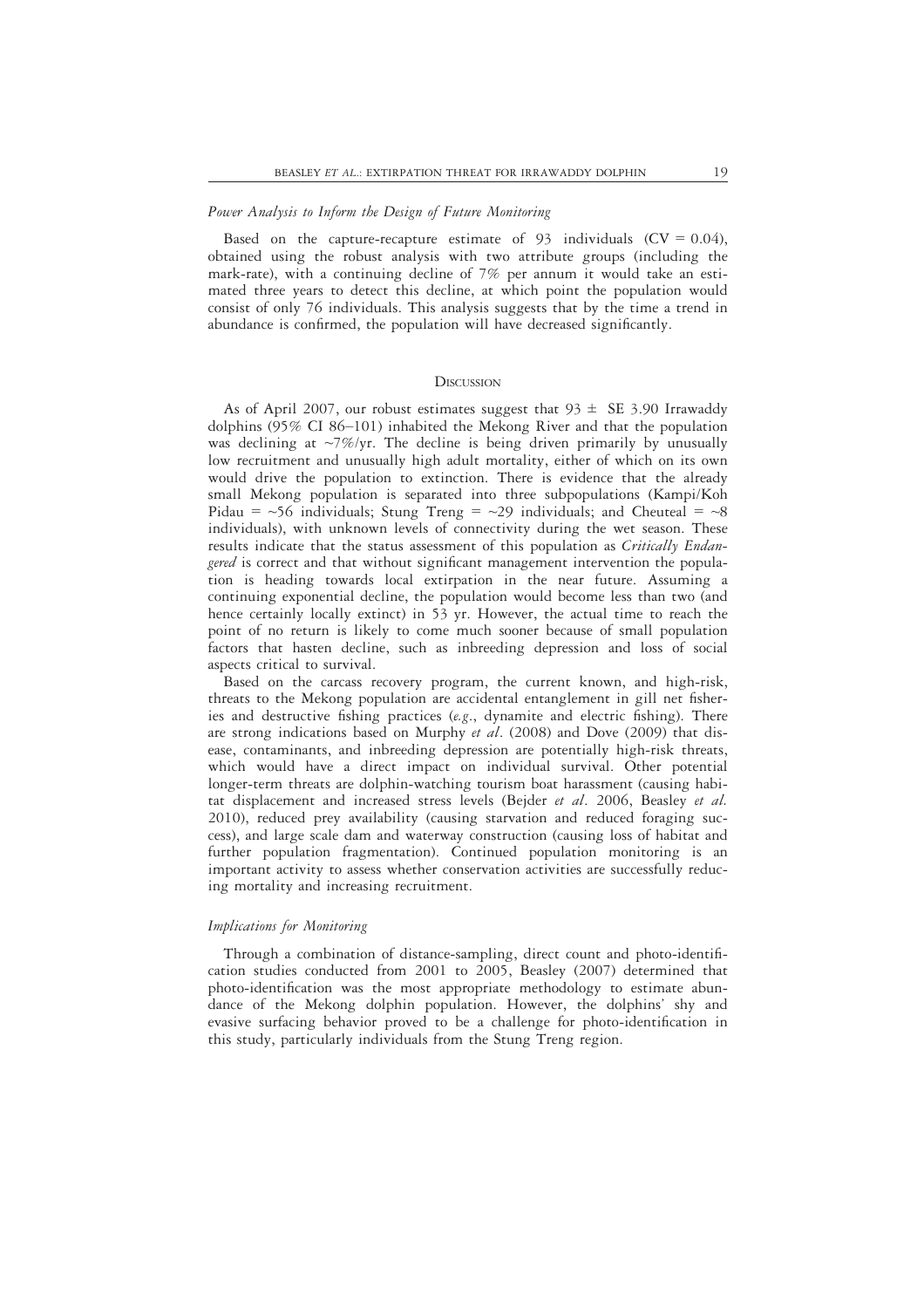Given the restricted distribution of the Mekong dolphin population, fine-scale population changes (e.g., mortalities) can potentially be monitored by a carcass recovery program, the success of which will be contingent on the continued cooperation of the local communities and government to recover and report carcasses (see Beasley et al. 2009). If such a program is successfully implemented (and our results indicate that this is achievable and provides robust mortality estimates), yearly capture-recapture abundance estimates are probably not required (particularly if finances are limited), because even with significant effort, trends in abundance are known to be difficult to detect in small populations (Taylor and Gerrodette 1993). Scarce resources could instead be directed towards conducting well-designed capture-recapture studies every second year (or at longer intervals), rather than suboptimal yearly estimates.

In addition to photo-identification for continued abundance, monitoring and movement studies, genetic studies to better document the extent of population fragmentation and potential inbreeding effects are essential to management efforts.

# Demographic Parameters

The concordance between the estimates of the mortality rate based on (1) the carcass recovery program and (2) the MARK output were interesting, especially given that the two estimates are likely biased in opposite directions. As a result of these biases, the true mortality rate is thus likely to be between 8% and 12%/yr.

The apparently very low recruitment rate  $(0.07\%/yr)$  and high adult mortality rate (8%–12%/yr; based on the carcass recovery program and MARK output, respectively) are of great concern, especially as these data are conservative for the carcass recovery program (based on confirmed numbers only); although nonconservative for the MARK program.

Between 2003 and 2008 there have been 88 confirmed dolphin deaths in the Mekong River, of which 56 (64%) were calves (Gilbert and Beasley 2006, Dove 2009). The high level of newborn mortality is of great concern. Conservation and management is urgently required to increase the probability of the population's survival by (1) reducing mortality (particularly of newborns to ensure recruitment into the existing population), (2) reducing human-induced stress on the population (such as from unregulated dolphin-watching tourism; Beasley et al. 2010), and (3) preserving critical habitats (particularly from large scale dam and waterway construction). Research on the cause of neonatal mortality is urgently required but the other actions should not wait until this cause is identified.

# Mekong Dolphin Monitoring After 2007

From 2007 to 2010, WWF Cambodia program has continued photo-identification of the Mekong population, covering the same Kratie to Khone Falls study area as described in this paper. Dove et al. (2008) estimated 71 (95%  $CI = 66–86$ ) "marked" individuals as of May 2007 using a closed capture-recapture model within the program MARK, however no estimate is provided on the proportion of "unmarked" individuals which constrains comparisons with this study. Ryan et al. (2011) estimated abundance of the Mekong population to be 85 individuals (95% CI = 78–91: including "unmarked" individuals) as of April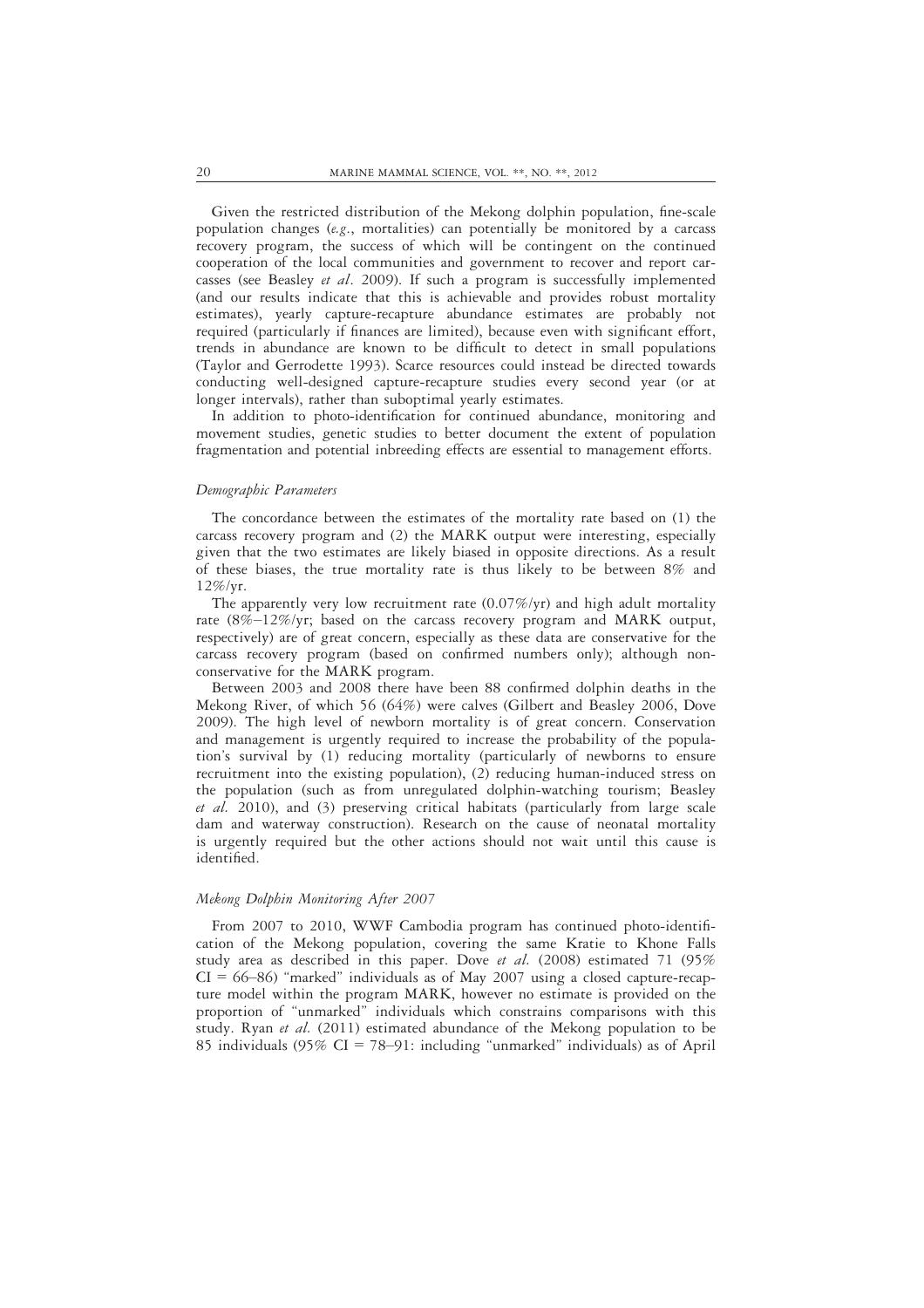2010 using mark-resight models (McClintock and White 2009, McClintock et al. 2009). Despite some minor differences in abundance estimates, it is clear that the Mekong dolphin population now numbers <100 individuals, and is in urgent need of effective management.

Collaborative efforts to combine photo-identification data sets from 2004 to the present (currently underway) will be invaluable to investigate the long-term demography of the Mekong dolphin population and better estimate the magnitude of the apparent population decline (Ryan et al. 2011).

## Risk of Small Populations and Population Fragmentation

Most, if not all freshwater Irrawaddy dolphin populations are small and declining, with continuing threats to their future survival (Smith et al. 2003, Beasley 2007). The risks of small population size to the long-term population viability of an endangered species are discussed by the IUCN Red Listing criteria (IUCN 2000). Based on photo-identification data, the Mekong dolphin population is small and now apparently fragmented into three subpopulations (i.e., Cheuteal, Stung Treng, and Koh Pidau/Kampi) within the 190 km Kratie to Khone Falls river stretch (Fig. 2), which rarely, if ever, interact, at least during the dry season (Beasley 2007). The restricted range of the three subpopulations further reduces the potential for genetic mixing and increases the probability of extinction through stochastic perturbations (i.e., demographic, environmental, genetic stochasticity, and natural catastrophes). Future photo-identification studies during the wet season, and genetic studies (i.e., biopsy sampling<sup>3</sup>) will be essential to further elucidate the Mekong dolphin population structure, and establish levels of connectivity, if any, between subpopulations.

Of major conservation concern is the small subpopulation (<10 individuals) that inhabit Cheuteal Pool (pool size = 2 km<sup>2</sup>) on the Laos/Cambodian border. This subpopulation is now separated by approximately 70 km from the Stung Treng subpopulation, and no interchange between subpopulations has been recorded using photo-identification during the dry season. Two calves were born in the pool in January 2004; however, apparently no calves have been sighted since (Ryan et al. 2011). There are therefore significant concerns for the longterm viability of this small subpopulation, particularly because management strategies to increase connectivity are limited as a result of the apparent high site fidelity and limited movements of Cheuteal individuals (i.e., home range of a Cheuteal individual sighted 17 times from 2001 to 2005 was only  $0.68 \text{ km}^2$ , Beasley 2007).

In addition to fragmentation, a significant threat to the Cheuteal subpopulation is the proposed Don Sahong Hydropower Project (International Rivers 2011). This run-of-the-river dam is planned for the mainstream of the Mekong River in the Siphandone area of southern Laos (<2 km upstream of the Laos/Cambodian border), where the effects of blasting, construction, increased boat traffic, and subsequent alterations in prey dynamics would have a direct

<sup>&</sup>lt;sup>3</sup>Biopsy sampling of such a small, critically endangered population should only be attempted after careful planning and assessment of potential risks, and only by experienced researchers who have developed their skills with other, less endangered populations of small cetaceans. Additionally, someone who knows the animals and their typical behavior in the area will need to be actively involved.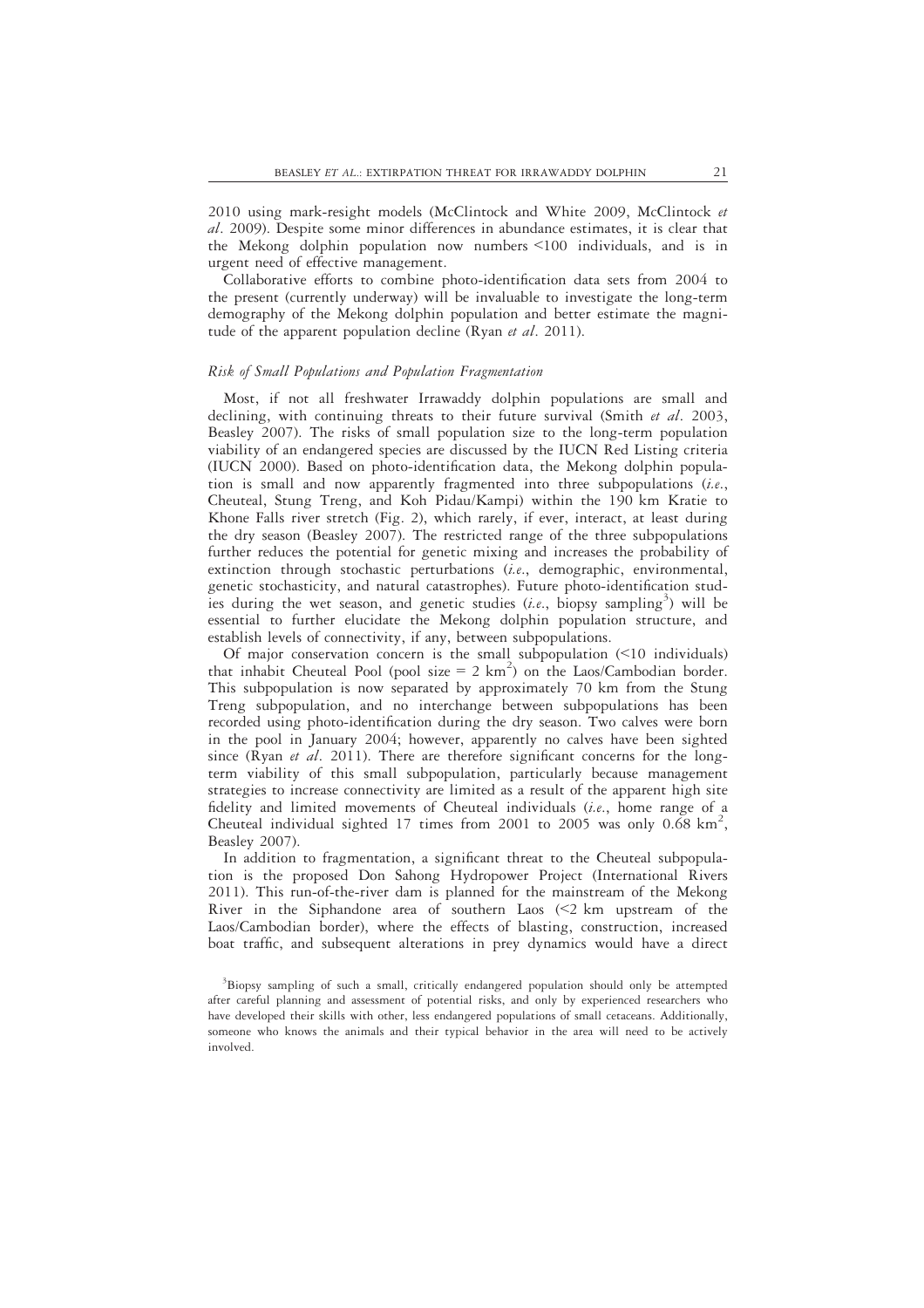impact on the remaining dolphins in Cheuteal Pool, which is Lao's only remaining resident dolphin population (Ryan et al. 2011). As noted by Lusseau and Bejder (2007), it has been shown that anthropogenic impacts may alter vital rates (i.e., survival, maturation, reproduction), which can lead to influences on the viability of populations (Slooten et al. 2000). These influences will depend on the resilience of the population's carrying capacity and therefore small, closed populations, such as the small group of dolphins inhabiting Cheuteal Pool, are highly likely to be more prone to extinction under these scenarios. As also mentioned by Ryan et al. (2011), this small group of dolphins should be high priority for future research and conservation initiatives.

## Management Implications

Urgent and effective management actions are required if the Irrawaddy dolphin population is to survive in the Mekong River. The demonstrated decline found in this study makes additional trend research of secondary importance. The small population size means management actions are needed without delay.

Population fragmentation is a serious concern for the Mekong dolphin population, and the first step for management is to establish levels of connectivity between subpopulations through further photo-identification studies (particularly during the wet season), and genetic studies. Management that reestablishes connectivity is difficult, if not impossible, and becomes increasingly difficult as human activity increases along the river and Mekong dolphin population size continues to decrease. Reintroductions are unlikely to be successful given the precarious situation of the other small subpopulations, high site fidelity and strong social structure  $(i.e.,$  highly structured, with the majority of individuals having preferred, long-term associates: Beasley 2007), and difficulty to capture Irrawaddy dolphins without mortality (Tas'an and Leatherwood 1984).

As a result of continued threats facing the Mekong dolphin population, effective strategies are urgently required to reduce anthropogenic mortality to zero, while working in close cooperation with local communities to continue conservation initiatives. The conservation challenge will be difficult and complex because of the competing interests (e.g., dolphin-watching tourism development  $ca$ . dolphin conservation efforts) (see Beasley et al. 2009, 2010).

Appropriate conservation actions need to be developed with the local communities in association with various levels of government and could include (1) development of Dolphin Conservation Zones (similar to the Fish Conservation Zones developed by Baird and Flaherty 2005), (2) continuation of Integrated Conservation Development Projects (Beasley 2007), and (3) initiation of microeconomic incentives to develop alternative livelihoods (Mandel et al. 2009). Conservation strategies need to be adapted and revised in a cycle of adaptive management. Continued research (i.e., photo-identification) is also important, but it should only be conducted in parallel with management strategies, not as a replacement to management.

## **CONCLUSION**

Extinction is a real possibility for endangered species such as river dolphins, and has apparently already occurred to the baiji that once inhabited the Yangtze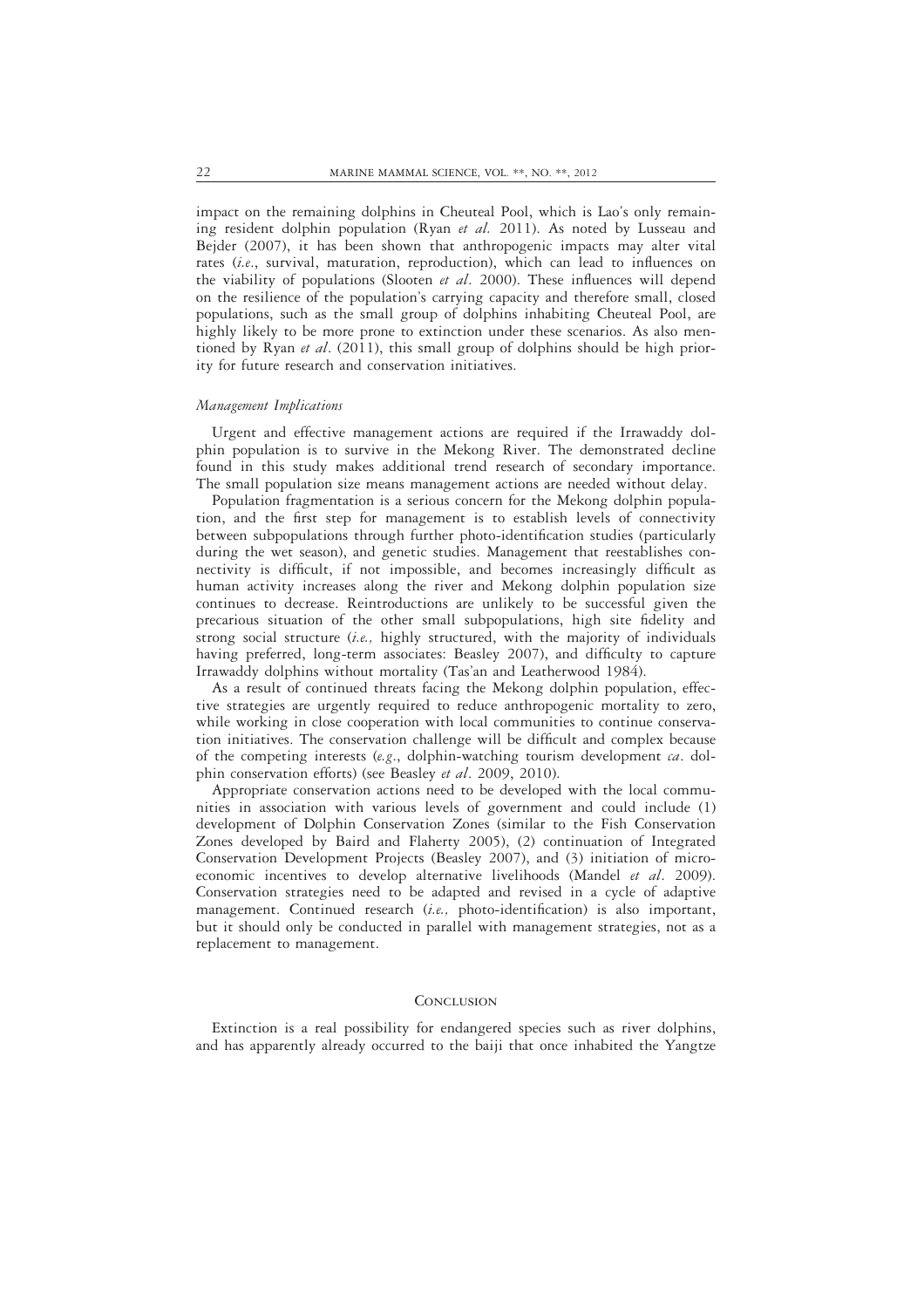River of China (Reeves and Gales 2006, Turvey et al. 2007, Smith et al. 2008). The Mekong dolphin population occurs in a very limited 190 km river stretch of the lower Mekong River, where as a result of previous war and internal conflict, the habitat remains relatively intact supporting a wide variety of flora and fauna (particularly fisheries). Local communities revere dolphins and do not intentionally harm them; and are generally supportive of conservation measures (although recent gill net prohibitions may have alienated local communities from dolphin conservation efforts; Beasley et al. 2009). These factors have significant potential to assist conservation. However, the Mekong dolphin population has now reached a critical point with regards to its continued survival. Immediate management actions are required to greatly reduce adult mortality and research is required to establish the cause of newborn mortality. As stated by Taylor and Gerrodette (1993) "endangered populations leave little margin for recovery from incorrect management decisions," and the Mekong dolphin population is in this situation.

#### **ACKNOWLEDGMENTS**

The funding for photo-identification studies was mostly obtained from the Ocean Park Conservation Foundation, Hong Kong. Additional funding for project activities was provided by the Mekong River Commission Environment Program, Rufford Foundation Small Grants Program, Society for Marine Mammalogy Small Grants Program, IUCN Mekong Wetlands Biodiversity Project, School of Tropical Environment Studies and Geography, James Cook University, and the Wildlife Conservation Society Research Fellowship Program. Funding to complete the photo-identification analysis was provided by the U.S. Marine Mammal Commission. Many thanks in Cambodia to S. Kin, who assisted with all aspects of the project. Thanks to the Cambodian Ministry of Forestry and Fisheries, and all officials from the Cambodian Department of Fisheries, for their full support of all dolphin activities throughout the duration of project activities. Thanks in particular to Excellency Chan Sarun (Minister of Agriculture, Forestry and Fisheries), Excellency Nao Thuok (Director General, Department of Fisheries, Cambodia), Sam Kim Lun (Chief of Kratie Fisheries Office), and Mao Chan Samon (Chief Stung Treng Fisheries office). Our deepest gratitude and thanks to all local villagers throughout the lower Mekong River (particularly Kratie and Stung Treng Provinces in Cambodia) for their generous hospitality, assistance with reporting and recovering numerous carcasses, and sharing their knowledge about the area and the Mekong dolphin population. Many thanks to WWF-Cambodia (Keavuth Huy, Gordon Congdon, and Gerry Ryan) for assisting to prepare Figure 2. The workshop on capture-recapture analysis techniques in May 2009 hosted by the Australian Marine Mammal Centre and conducted by Ken Pollock and Lyndon Brooks led to a significant improvement in the capture-recapture analysis. The authors would like to sincerely thank Daryl Boness, Phil Hammond, Barb Taylor, John Brandon, and one anonymous reviewer for their helpful comments on the manuscript.

#### LITERATURE CITED

- Baird, I., and I. L. Beasley. 2005. Irrawaddy dolphin Orcaella brevirostris in the Cambodian Mekong River: An initial survey. Oryx 39:301–310.
- Baird, I., and S. Flaherty. 2005. Mekong river fish conservation zones in southern Laos: Assessing effectiveness using local ecological knowledge. Environmental Management 32:541–550.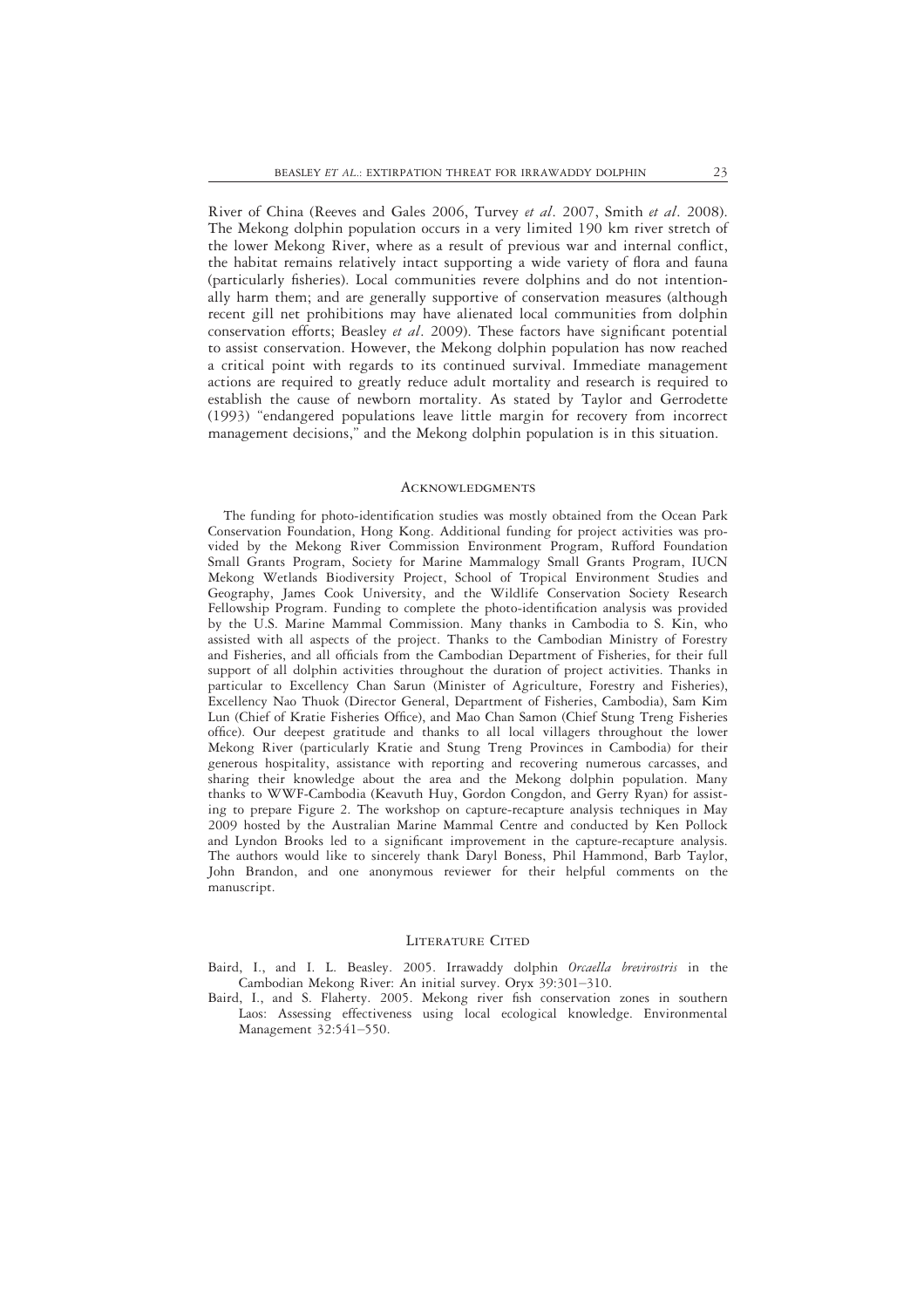- Baird, I. G., and B. Mounsouphom. 1994. Irrawaddy dolphins (Orcaella brevirostris) in southern Lao PDR and the northeastern Cambodia. Natural History Bulletin of the Siam Society 42:159–175.
- Baird, I. G., and B. Mounsouphom. 1997. Distribution, mortality, diet and conservation of Irrawaddy dolphins (Orcaella brevirostris) in Lao PDR. Asian Marine Biology 14:41–48.
- Beasley, I. L. 2007. Conservation of the Irrawaddy dolphin, Orcaella brevirostris (Owen in Gray, 1866) in the Mekong River: Biological and social considerations influencing management. Ph.D. thesis, School of Earth and Environmental Science, James Cook University, Townsville, Australia. 427 pp. Available at http://eprints.jcu.edu.au/ 2038/1/01front.pdf.
- Beasley, I. L., H. Marsh, T. A. Jefferson and P. Arnold. 2009. Conserving dolphins in the Mekong River: The complex challenge of competing interests. Pages 363–387 in I. C. Campbell, ed. The Mekong: Biophysical environment of an international river basin. Elsevier Press, Sydney, Australia.
- Beasley, I. L., L. Bejder and H. Marsh. 2010. Dolphin-watching tourism in the Mekong River: A case study of economic interests influencing conservation. International Whaling Commission Working Paper SC/62/WW4.
- Bejder, L., A. Samuels, H. Whitehead, et al. 2006. Decline in relative abundance of bottlenose dolphins exposed to long-term disturbance. Conservation Biology 20:1791–1798.
- Bennett, A. F. 2003. Linkages in the landscape: The role of corridors and connectivity in wildlife conservation. 2nd edition. IUCN, Glad, Switzerland and Cambridge, U.K. xiv + 254 pp.
- Braulik, G. 2006. Status assessment of the Indus river dolphin, *Platanista gangetica minor*, March–April 2001. Biological Conservation 129:579–590.
- Burnham, K. P., and D. R. Anderson. 1998. Model selection and inference: A practical information-theoretic approach. Springer-Verlag, New York, NY.
- Chilvers, B. L., and P. J. Corkeron. 2003. Abundance of Indo-pacific bottlenose dolphins, Tursiops aduncus, off Point Lookout, Queensland, Australia. Marine Mammal Science 19:85–95.
- Davis, J. W. 2004. Corruption in public service delivery: Experience from South Asia's water and sanitation sector. World Development 32:53-71.
- Dove, V. 2009. Mortality investigation of the Mekong Irrawaddy river dolphin (Orcaella brevirostris) in Cambodia based on necropsy sample analysis. WWF-Cambodia Technical Report, Cambodia. 72 pp.
- Dove, V., D. Dove, F. Truijillo and R. Zanre. 2008. Abundance estimation of the Mekong Irrawaddy dolphin Orcaella brevirostris based on mark and recapture analysis of photo-identified individuals. WWF Cambodia Technical Report. 88 pp. Available at http://awsassets.panda.org/downloads/report\_abundance\_of\_mekong\_ dolphin\_population\_\_april\_may\_07\_final\_1.pdf.
- Fahrig, L., and G. Merriam. 1994. Conservation of fragmented populations. Conservation Biology 8:50–59.
- Ferraro, P. J. 2005. Corruption and conservation: The need for empirical analyses. A response to Smith and Walpole. Oryx 39:1–3.
- Ferreras, P. 2001. Landscape structure and asymmetrical inter-patch connectivity in a metapopulation of the endangered Iberian lynx. Biological Conservation 100: 125–136.
- Gilbert, M., and I. L. Beasley. 2006. Mekong river Irrawaddy dolphin stranding and mortality summary: January 2001–December 2005. Wildlife Conservation Society-Cambodia Program, Phnom Penh, Cambodia. 39 pp.
- Gormley, A., S. M. Dawson, E. Slooten, and S. Brager. 2005. Capture-recapture estimates of Hector's dolphin abundance at Banks Peninsula, New Zealand. Marine Mammal Science 21:204–216.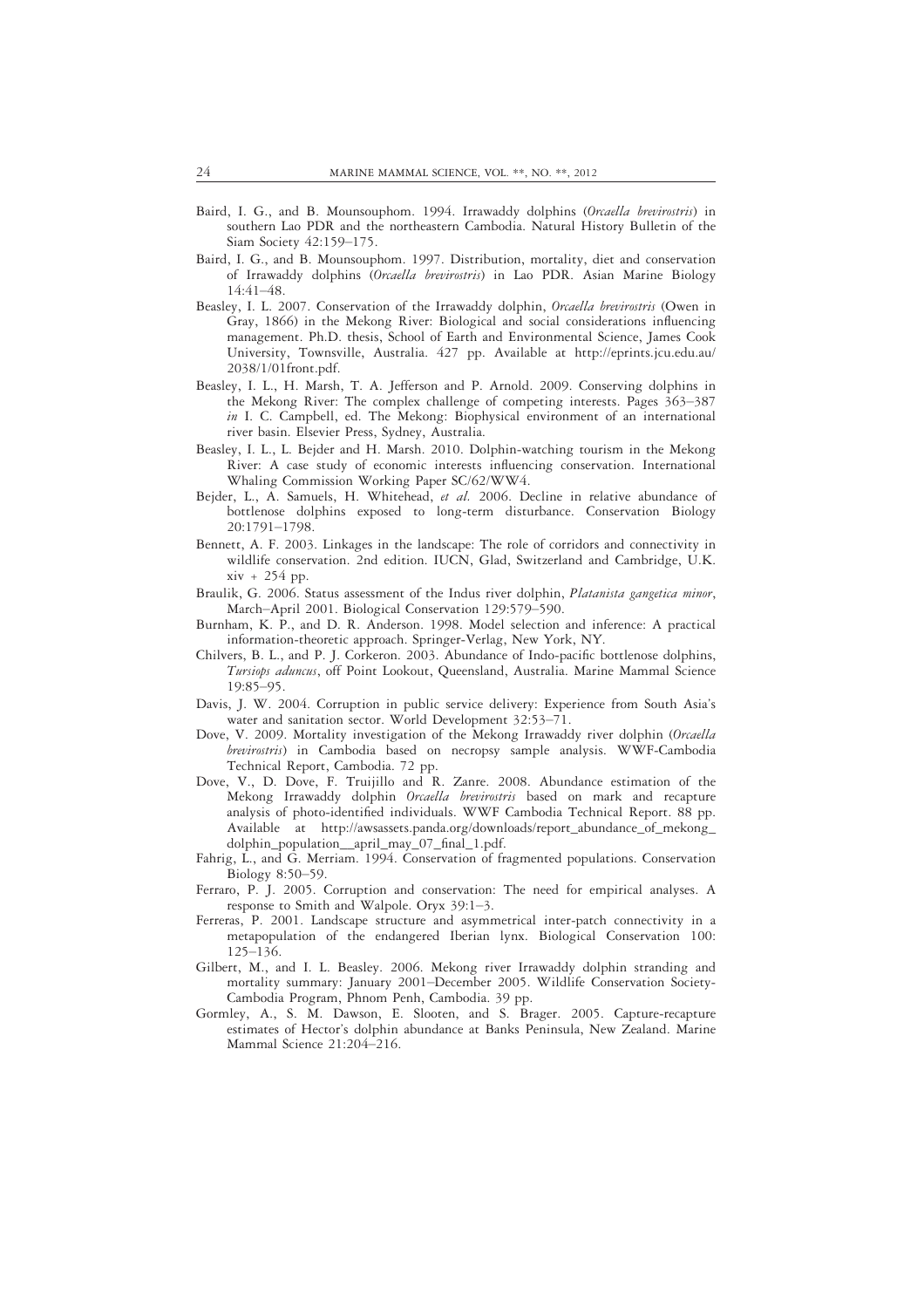Hardin, G. 1968. The tragedy of the commons. Science 162:1243–1248.

- Hurvich, C. M., and C. Tsai. 1989. Regression and time series model selection in small samples. Biometrika 76:297–307.
- International Rivers. 2011. The Don Sahong Hydropower Project. Fact Sheet. International Rivers. Available at http://www.internationalrivers.org/en/node/3328
- IUCN. 2000. IUCN Red List Categories and Criteria Version 3.1. Page 31. IUCN–The World Conservation Union, Gland, Switzerland.
- Katzner, T. E 2005. Corruption—a double edged sword for conservation? A response to Smith and Walpole. Oryx 39:1–3.
- Kay, C. E. 1997. The ultimate tragedy of the commons. Conservation Biology 11:1447– 1448.

Kaufmann, D. 1997. Corruption: The facts. Foreign Policy 107:114–131.

- Kendall, W. J. 2010. The 'Robust Design'. Pages 15-1–15-51 in E. Cooch, and G. White, eds. Program Mark: Analysis of data from marked individuals—'A gentle introduction'. Colorado State University, Fort Collins, CO. Available at http://www. phidot.org/software/mark/docs/book/.
- Kendall, W. L., J. D. Nichols and J. E. Hines. 1997. Estimating temporary emigration using capture-recapture data with Pollock's robust design. Ecology 78:563–578.
- Kreb, D., and B. D. Smith. 2000. Orcaella brevirostris (Mahakam subpopulation). IUCN 2004 Red List of Threatened Species. Available at http://www.redlist.org.
- Lewison, R. L., L.B. Crowder, A. J. Read and S. A. Freeman. 2004. Understanding impacts of fisheries bycatch on marine megafauna. Trends in Ecology and Evolution 19:598–604.
- Lloze, R. 1973. Contribution a l'etude anatomique, histologique et biologique de l'Orcaella brevirostris (Gray 1866) (Cetacea, Delphinidae) du Mekong. Ph.D dissertation, L'Universite Paul Sabatier de Toulouse, Toulouse, France. 598 pp.
- Lusseau, D., and L. Bejder. 2007. The long-term consequences of short-term responses to disturbance experiences from whalewatching impact assessment. International Journal of Comparative Psychology 20:228–236.
- McClintock, B. T., and G. C. White. 2009. A less field-intensive robust design for estimating demographic parameters with mark-resight data. Ecology 90:313–320.
- McClintock, B. T., G. C. White, M. F. Antolin and D. W. Tripp. 2009. Estimating abundance using mark-resight when sampling is with replacement or the number of marked individuals is unknown. Biometrics 65:237–246.
- Mandel, J. T., C. J. Donlan, C. Wilcox, et al. 2009. Debt investment as a tool for value transfer in biodiversity conservation. Conservation Letters 2:233–239.
- Mouhot, H. 1966. Henri Mouhot's diary: Travels in the central parts of Siam, Cambodia and Laos during the years 1858–1861. Oxford University Press, London, U.K.
- Murphy, T. P., K. N. Irvine, M. Sampson, J. Guo and T. Parr. 2008. Mercury contamination along the Mekong River, Cambodia. Asian Journal of Water, Environment and Pollution 6(1):1–9.
- Northridge, S., and R. J. Hofman. 1999. Marine mammal interactions with fisheries. Pages 99–119 in J. R. J. Twiss, and R. R. Reeves, eds. Conservation and management of marine mammals. Smithsonian Institution Press, Washington DC.
- Parra, G., P. J. Corkeron and H. Marsh. 2006. Population sizes, site fidelity and residence patterns of Australian snubfin and Indo-Pacific humpback dolphins: Implications for conservation. Biological Conservation 129:167–180.
- Perrin, W. F., M. L. L. Dolar and M. N. R. Alava. 1996. Report of the workshop on the biology and conservation of small cetaceans and dugong of Southeast Asia. UNEP (W)/EAS WG1/2, Bangkok, Thailand. 101 pp.
- Pollock, K. H. 1982. A capture-recapture design robust to unequal probability of capture. Journal of Wildlife Management 46:757–760.
- Pollock, K. H., J. D. Nichols, C. Brownie and J. E. Hines. 1990. Statistical inference for capture-recapture experiments. Wildlife Monographs 107:1–97.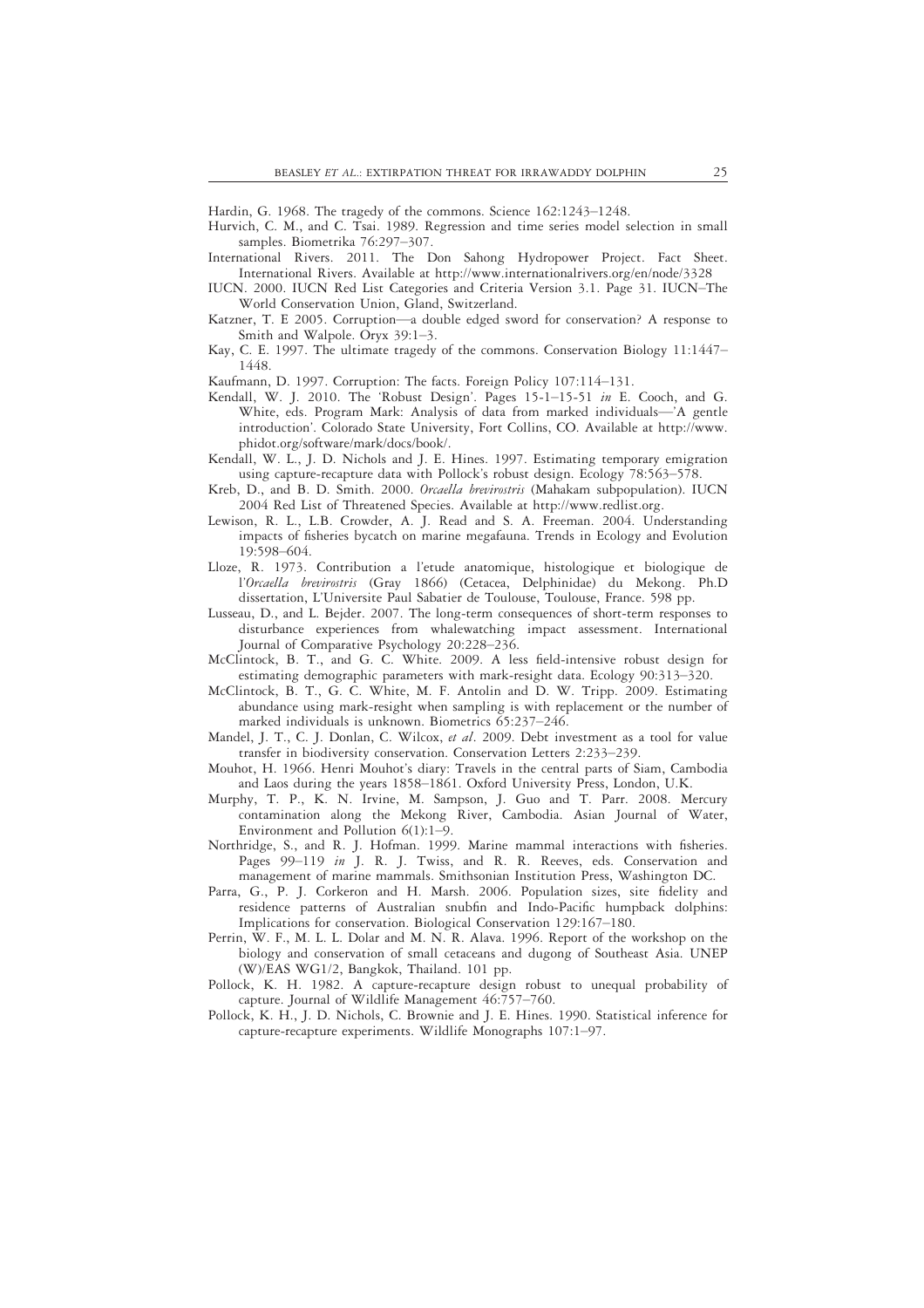Read, A., P. Drinker and S. Northridge. 2006. Bycatch of marine mammals in U.S. and global fisheries. Conservation Biology 20:163–169.

Reeves, R. R., and N. J. Gales. 2006. Realities of baiji conservation. Conservation Biology 20:626–628.

- Reeves, R. R., A. A. Chaudhry and U. Khalid. 1991. Competing for water on the Indus plain: Is there a future for Pakistan's river dolphins? Environmental Conservation 18:341–349.
- Rolstad, J. 1991. Consequences of forest fragmentation for the dynamics of bird populations: Conceptual issues and the evidence. Biological Journal of the Linnean Society 42:149–163.
- Ryan, G. E., V. Dove, F. Trujillo and P. F. Doherty. 2011. Irrawaddy dolphin demography in the Mekong River: An application of mark-resight models. Ecosphere 2:1–14.
- Scheerer, P. D. 2002. Implications of floodplain isolation and connectivity on the conservation of an endangered minnow, Oregon Chub, in the Willamette River, Oregon. Transactions of the American Fisheries Society 131:1070–1080.
- Slooten, E., S. M. Dawson and F. Lad. 1992. Survival rates of photographically identified Hector's dolphins from 1984 to 1988. Marine Mammal Science 8:327–343.
- Slooten, E., D. Fletcher and B. L. Taylor. 2000. Accounting for uncertainty in risk assessment: Case study of Hector's dolphin mortality due to gillnet entanglement. Conservation Biology 14:1264–1270.
- Smith, B. D. 2004. Orcaella brevirostris (Ayeyarwady River subpopulation). IUCN 2004 Red List of Threatened Species. Available at http://www.redlist.org.
- Smith, B. D., and I. Beasley. 2004a. Orcaella brevirostris (Mekong River subpopulation). IUCN 2004 Red List of threatened species. Available at http://www.redlist.org.
- Smith, B. D., and I. Beasley. 2004b. Orcaella brevirostris (Songkhla Lake subpopulation). IUCN 2004 Red List of threatened species. Available at http://www.redlist.org.
- Smith, B. D., B. Ahmed, M. Edrise and G. T. Braulik. 2002. Status of the Ganges River dolphin or shushuk Platanista gangetica in Kaptai Lake and the southern rivers of Bangladesh. Oryx 35:61–72.
- Smith, B. D., I. Beasley and D. Kreb. 2003. Marked declines in populations of Irrawaddy dolphins. Oryx 37:401–406.
- Smith, B. D., R. G. Shore and A. Lopez. 2007. Status and conservation of freshwater populations of Irrawaddy dolphins. Wildlife Conservation Society 31:1530–4426.
- Smith, B. D., K. Zhou, D. Wang, R. R. Reeves, J. Barlow, B. L. Taylor and R. Pitman. 2008. Lipotes vexillifer. IUCN 2010 Red List of Threatened Species. Version 2010.2. Available at http://www.iucnredlist.org.
- Stacey, P. J., and P. Arnold. 1999. Orcaella brevirostris. Mammalian Species 616:1–8.
- Tana, S. T. 1995. Biology and conservation of Orcaella brevirostris Mekong river dolphin of Cambodia. Unpublished report submitted to the Cambodian Department of Fisheries, Phnom Penh, Cambodia. 8 pp.
- Tas'an, A., and S. Leatherwood. 1984. Cetaceans live-captured for Jaya Ancol Oceanarium, Djakarta, 1974–1982. Report of the International Whaling Commission 34:485–489.
- Taylor, B. L., and T. Gerrodette. 1993. The uses of statistical power in conservation biology: The vaquita and northern spotted owl. Conservation Biology 7:489–500.

Taylor, P. D., L. Fahrig, K. Henein and G. Merriam. 1993. Connectivity is a vital element of landscape structure. Oikos 68:571–573.

- Turvey, S. T., R. L. Pitman, B. L. Taylor, et al. 2007. First human-caused extinction of a cetacean species. Biology Letters 3:537–540.
- Wells, R. S., and M. Scott. 1990. Estimating bottlenose dolphin population parameters from individual identification and capture-release techniques. Report of the International Whaling Commission (Special Issue 12):407–415.
- White, G. 2004. MARK: Mark and recapture survival rate estimation. Department of Fishery and Wildlife, Colorado State University, Fort Collins, CO.